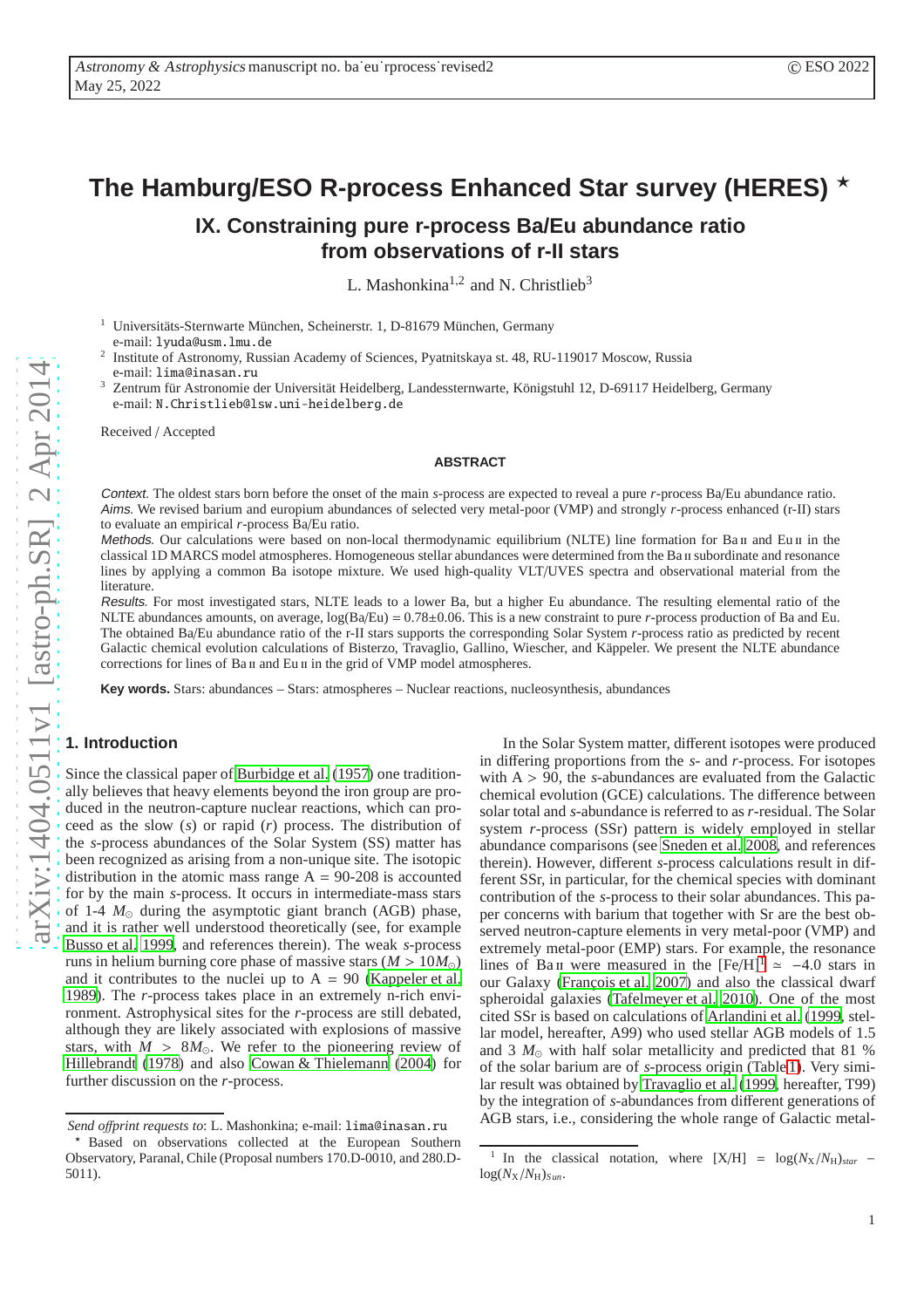licities. [Bisterzo et al.](#page-6-5) [\(2011,](#page-6-5) hereafter, B11) updated calculations of [Arlandini et al. \(1999](#page-6-4)) by accounting for the recent ncapture cross-sections, and they inferred a higher *s*-process contribution to the solar barium of 89 %. Slightly lower solar *s*abundance of Ba was obtained by [Bisterzo et al. \(2014](#page-6-6), hereafter, B14) in their recent GCE calculations that considered the contributions from different generations of AGB stars of various mass. From one hand side, differences of 5 to 10 % between different predictions are comparable with the quoted uncertainties in *s*-abundances (Table [1\)](#page-2-0). From other hand side, a small change in the *s*-abundance leads to significant change in the solar *r*-abundance of Ba and this has an important consequence for the Ba/Eu ratio of *r*-abundances, (Ba/Eu)*<sup>r</sup>* . In contrast to Ba, solar europium is mostly composed of *r*-nuclei (Table [1\)](#page-2-0). The change in n-capture cross-sections shifts log(Ba/Eu)*<sup>r</sup>* from  $0.93<sup>2</sup>$  $0.93<sup>2</sup>$  $0.93<sup>2</sup>$  (A99) down to 0.75 (B11). Updating the GCE calculations results in lower  $log(Ba/Eu)$ <sub>r</sub> = 0.87 (B14) compared with  $log(Ba/Eu)$ <sub>r</sub> = 0.96 of T99. It is worth noting, the SSr data cover the full range of predictions from the *r*-process models. In the classical waiting-point (WP) approximation, [Kratz et al.](#page-7-5) [\(2007\)](#page-7-5) inferred  $log(Ba/Eu)$ <sub>r</sub>  $\simeq 1$ , and  $log(Ba/Eu)$ <sub>r</sub>  $\simeq 0.8$  was obtained in large-scale parameterized dynamical network calculations of [Farouqi et al. \(2010](#page-6-7)) in the context of an adiabatically expanding high-entropy wind (HEW), as expected to occur in core-collapse SNe.

In this paper, we investigate whether the observed stellar abundances of Ba and Eu can constrain a pure *r*-process Ba/Eu ratio. Since the *s*- and *r*-process are associated with stars of different mass, their contribution to heavy element production varied with time. The Ba/Eu ratio is particularly sensitive to whether the *s*- or *r*-process dominated the nucleosynthesis. Old stars born before the onset of the main *s*-process should reveal more Eu relative to Ba compared with the SS matter. The existence of VMP stars enriched in the *r*-process element Eu was observationally established more than 30 years ago in a pioneering paper of [Spite & Spite \(1978](#page-7-6)), and the statistics was significantly improved in later studies (for a review, see [Sneden et al. 2008\)](#page-7-2). Figure [1](#page-2-1) shows the Ba/Eu ratios of a preselected sample of metal-poor (MP,  $[Fe/H] < -1.5$ ) stars that reveal enhancement of Eu relative to Ba, with [Ba/Eu] < −0.4. The stars are separable into three groups, depending on the observed Eu abundance. [Christlieb et al. \(2004](#page-6-8)) classified the stars, which exhibit large enhancements of Eu relative to Fe, with  $[Eu/Fe] > 1$ , as r-II stars. The Ba and Eu abundances of the r-II stars together with the sources of data are given in Table [2.](#page-3-0) The stars of r-I type have lower Eu enhancement, with  $[Eu/Fe] = 0.3$  to 1. The data for 32 r-I stars were taken from [Cowan et al. \(2002\)](#page-6-9), [Honda et al. \(2004](#page-7-7)), [Barklem et al. \(2005\)](#page-6-10), [Ivans et al. \(2006](#page-7-8)), François et al. (2007), [Mashonkina et al. \(2007](#page-7-9)), [Lai et al.](#page-7-10) [\(2008\)](#page-7-10), and [Hayek et al.](#page-7-11) [\(2009\)](#page-7-11). Here, we also deal with the 12 stars that reveal a deficiency of Eu relative to Fe, with  $[Eu/Fe] \le 0$  [\(Honda et al. 2004,](#page-7-7) [2006](#page-7-12), [2007,](#page-7-13) [Barklem et al. 2005,](#page-6-10) François et al. 2007). They are referred to as Eu-poor stars. The different groups have consistent within the error bars Ba/Eu ratios, independent of the observed Eu/Fe ratio, with the mean  $log(Ba/Eu) = 1.03 \pm 0.12$ ,  $1.08 \pm 0.13$ , and 1.14±0.08 for the r-II, r-I, and Eu-poor stars, respectively. Hereafter, the statistical error is the dispersion in the single star abundance ratios about the mean:  $\sigma = \sqrt{\sum(\overline{x} - x_i)^2/(n-1)}$ . The observed stellar abundance ratios are more than  $1\sigma$  higher compared with the Solar System *r*-process ratio  $log(Ba/Eu)<sub>r</sub> = 0.87$ 

based on recent updated *s*-process calculations of B14, although they are consistent within the error bars with the SSr of T99.

To make clear the situation with stellar abundances of Ba and Eu, we concentrate on the r-II stars that are best candidates for learning about the details of the *r*-process and its site. Their heavy element abundances are dominated by the influence of a single, or at most very few nucleosynthesis events. The first such object, CS 22892-052, with [Fe/H] = −3.1 and [Eu/Fe] = 1.63, was discovered by [Sneden et al. \(1994](#page-7-15)). At present, 12 r-II stars are known, and the fraction of r-II stars at  $[Fe/H] < -2.5$  is estimated at the level of 5 % (Paper II). Detailed abundance analysis of CS 22892-052 [\(Sneden et al. 1996](#page-7-16)) and another benchmark r-II star CS 31082-001 [\(Hill et al. 2002](#page-7-17)) established the match of the stellar and solar *r*-process pattern in the Ba-Hf range suggesting that the *r*-process is universal. It produced its elements with the same proportions during the Galactic history. This conclusion was of fundamental importance for better understanding the nature of the *r*-process. Figure [2](#page-2-2) displays the heavy-element abundance patterns of four stars revealing the largest Eu enhancement, with  $[Eu/Fe] \ge 1.5$ . The data were taken from [Sneden et al. \(2003](#page-7-18), CS 22892-052), [Siqueira Mello et al.](#page-7-19) [\(2013](#page-7-19), CS 31082-001), [Hayek et al.](#page-7-11) [\(2009,](#page-7-11) HE 1219-0312), and [Sneden et al. \(2008,](#page-7-2) HE 1523-091). All these stars have very similar chemical abundance patterns in the Sr-Hf (probably Pt?) range suggesting a common origin of these elements in the classical *r*-process. Only single measurements or upper limits are available for the heavier elements up to Pb, not allowing any firm conclusion about their origin. Two of the four r-II stars have high abundances of Th, and they are referred to as actinide-boost stars. Figure [2](#page-2-2) displays also the SSr patterns from predictions of B14 and A99. Two sets of the solar *r*-abundances are consistent except the elements with significant contribution of the *s*-process to their solar abundances. This concerns, in particular, the light trans-Fe elements. For example, for Sr and Y, the *s*-process contribution exceeds 90 %. In such a case, the calculation of the *r*residuals involves the subtraction of a large number from another large number, so that any small variation in one of them leads to a dramatic change in the difference. The uncertainty in the solar *r*-residuals does not allow to draw firm conclusions about any relation between the light trans-Fe elements in r-II stars and the solar *r*-process. For elements beyond Ba, the difference between SSr(B14) and SSr(A99) is notable for Ba, La, Ce, Ta, and Pb. The only measurement of stellar Ta [\(Siqueira Mello et al. 2013](#page-7-19), CS 31082-001) favors the solar *r*-residual of B14. Due to the weakness of the lines of the lead in the optical wavelength region, Pb abundances have been measured only in very few metalpoor stars (for a recent review, see [Roederer et al. 2009\)](#page-7-20). This paper focuses on stellar Ba and Ba/Eu abundance ratios.

Our first concern is the line formation treatment. For cool stars, most abundance analyses are made under the assumption of local thermodynamic equilibrium (LTE), and Fig. [1](#page-2-1) shows the LTE abundance ratios. In MP atmospheres, the departures from LTE can be significant due to a low number of electrons donated by metals, which results in low collision rates, and also due to low ultra-violet (UV) opacity, which results in high photoionization rates. Therefore, a non-local thermodynamic equilibrium (NLTE) line-formation modeling has to be undertaken. Each line of Ba<sub>II</sub> and Eu<sub>II</sub> consists of isotopic and hyper-fine splitting (HFS) components, and derived element abundances depend on which isotope mixture was applied in the calculations. Different *r*-process models predict different fractional abundances of the Ba isotopes, and different stellar Ba abundance analyses are based on different data on the Ba isotope mixture. We wish to

<span id="page-1-0"></span><sup>2</sup> In this study, the decomposition of the *s*- and *r*-process contributions is based on the meteoritic abundances of [Lodders et al.](#page-7-14) [\(2009](#page-7-14)).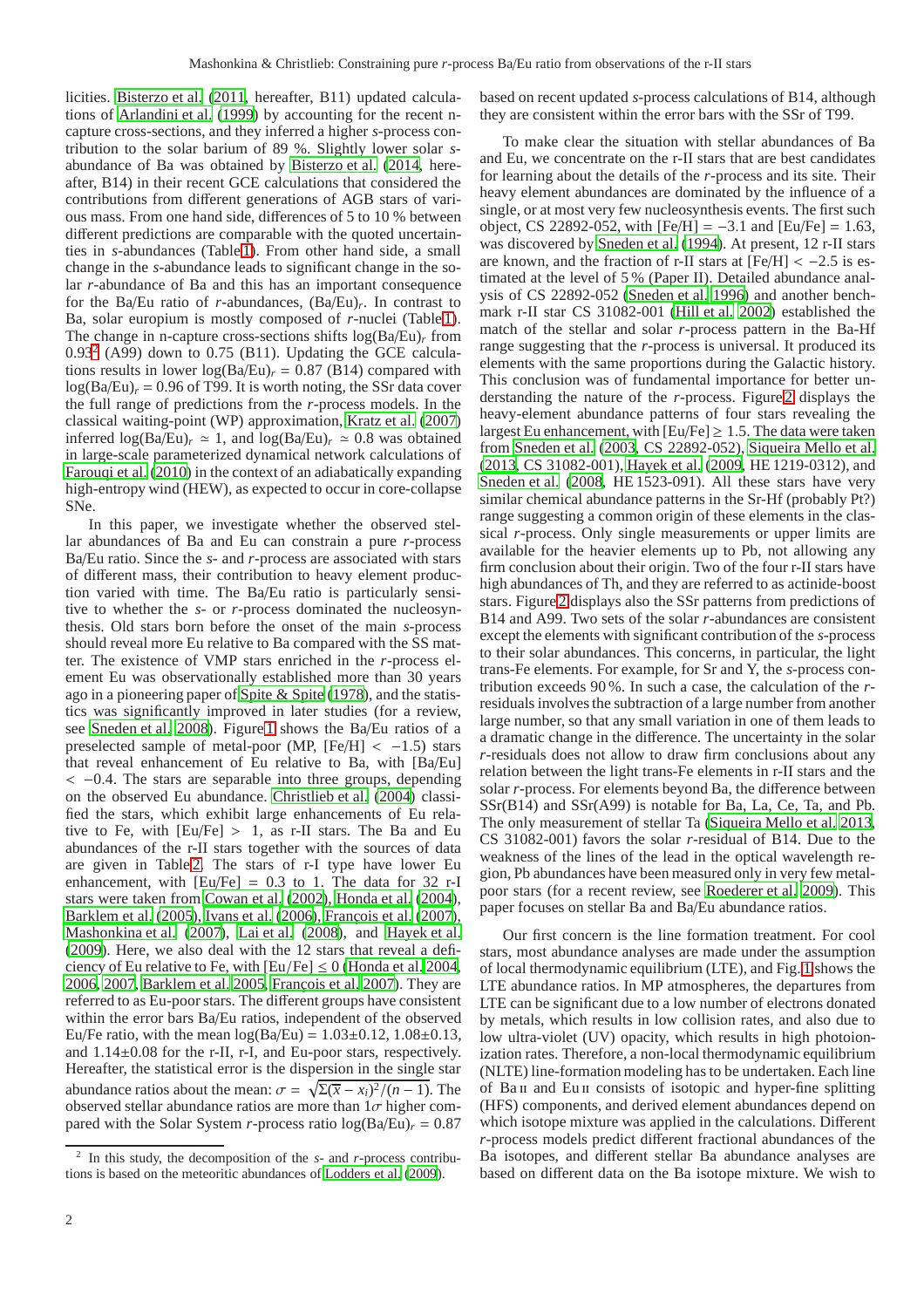<span id="page-2-0"></span>**Table 1.** Solar System Ba and Eu isotope abundance fractions (%) and *s*-process contributions (%).

|                     | Total             | s-process    |                               |     |                  |  |  |  |  |
|---------------------|-------------------|--------------|-------------------------------|-----|------------------|--|--|--|--|
|                     |                   |              | 1.5, 3 $M_{\odot}$ AGB models |     | GCE calculations |  |  |  |  |
|                     | L <sub>2009</sub> | A99          | <b>B11</b>                    | T99 | <b>B</b> 14      |  |  |  |  |
| $^{134}\mathrm{Ba}$ | 2.4               | 100          | 100                           | 94  | 100              |  |  |  |  |
| $^{135}\rm{Ba}$     | 6.6               | 30           | 26                            | 22  | 28               |  |  |  |  |
| $^{136}\mathrm{Ba}$ | 7.9               | 100          | 100                           | 97  | 100              |  |  |  |  |
| $^{137}\rm{Ba}$     | 11.2              | 67           | 66                            | 58  | 63               |  |  |  |  |
| $^{138}\mathrm{Ba}$ | 71.7              | 94           | 86                            | 84  | 92               |  |  |  |  |
| Total Ba            |                   | $81 \pm 6.7$ | $88.7 \pm 5.3$                | 80  | $85.2 + 6.7$     |  |  |  |  |
| $^{151}\mathrm{Eu}$ | 47.8              | 6            | 6                             | 6   | 6                |  |  |  |  |
| $^{153}\mathrm{Eu}$ | 52.2              | 5            | 6                             | 5   | 6                |  |  |  |  |
| <b>Total Eu</b>     |                   | $6\pm7$      | $6\pm 0.3$                    | 6   | $6 + 0.4$        |  |  |  |  |

 $L2009$  = [Lodders et al. \(2009\)](#page-7-14),

A99 = [Arlandini et al. \(1999\)](#page-6-4), B11 = [Bisterzo et al. \(2011](#page-6-5)),

T99 = [Travaglio et al.](#page-7-4)  $(1999)$  $(1999)$ , B14 = Bisterzo et al.  $(2014)$ .



<span id="page-2-1"></span>Fig. 1. The Ba/Eu abundance ratios of the r-II (filled circles), r-I (open rombs), and Eu-poor (asterisks) stars (for the sources of the data, see text). The error bars were computed as  $\sigma_{Ba/Eu} = \sqrt{\sigma_{Ba}^2 + \sigma_{Eu}^2}$ , where the abundance errors available. The continuous and long-dashed lines indicate the SSr ratios, as predicted by GCE calculations of [Bisterzo et al.](#page-6-6) [\(2014\)](#page-6-6) and [Travaglio et al. \(1999\)](#page-7-4), respectively, while the short-dashed and dash-dotted lines correspond to the SSr of [Arlandini et al.](#page-6-4) [\(1999\)](#page-6-4) and [Bisterzo et al.](#page-6-5) [\(2011\)](#page-6-5), respectively. The dotted line corresponds to the Solar System ratio [\(Lodders et al. 2009\)](#page-7-14).

evaluate systematic shifts in derived stellar Ba/Eu abundance ratios due to using different Ba isotope mixtures.

This paper is structured as follows. In Sect. [2,](#page-2-3) we describe NLTE calculations for Ba II and Eu II in VMP atmospheres and evaluate the HFS effects on Ba abundance determinations. Abundances of Ba and Eu of the selected r-II stars are revised in Sect. [3.](#page-5-0) Section [4](#page-6-11) summarizes the obtained results.

## <span id="page-2-3"></span>**2. Method of calculations**

### 2.1. NLTE modelling of Ball and Eull

In the NLTE calculations for Ba<sub>II</sub> and Eu<sub>II</sub>, we used model atoms treated in our earlier studies [\(Mashonkina et al. 1999,](#page-7-21) [Mashonkina & Gehren 2000](#page-7-22), updated). The coupled radiative transfer and statistical equilibrium (SE) equations were solved with a revised version of the DETAIL program [\(Butler & Giddings 1985\)](#page-6-12), based on the accelerated lambda iteration method described by [Rybicki & Hummer](#page-7-23) [\(1991,](#page-7-23) [1992\)](#page-7-24). An



<span id="page-2-2"></span>**Fig. 2.** The heavy-element abundance patterns of CS 22892- 052 (filled rombs) and the benchmark r-II stars CS 31082-001, HE 1523-0901, and HE 1219-0312 (open triangles). The element abundances have been scaled to match Eu–Tm in CS 22892-052. The dashed and continuous curves indicate the SSr abundance patterns calculated using the *s*-process predictions of A99 and B14, respectively. The dotted curve corresponds to the HEW *r*process model of [Farouqi et al. \(2010\)](#page-6-7).

update was presented by [Mashonkina et al. \(2011\)](#page-7-25). The obtained level populations were then used to calculate spectral line profiles with the code SIU [\(Reetz 1991](#page-7-26)). We used classical planeparallel (1D) models from the MARCS grid [\(Gustafsson et al.](#page-7-27)  $2008)^3$  $2008)^3$  $2008)^3$ .

Figur[e 3](#page-3-1) displays the departure coefficients,  $b_i = n_i^{\text{NLTE}}/n_i^{\text{LTE}}$ , for the Ba<sub>II</sub> and Eu<sub>II</sub> levels in the model  $4800/1.5/-3.1$ , representing the atmosphere of CS 22892-052 with effective temperature  $T_{\text{eff}}$  = 4800 K, surface gravity log g = 1.5, and iron abundance  $[Fe/H] = -3.1$ . Here,  $n_i^{\text{NLTE}}$  and  $n_i^{\text{LTE}}$  are the SE and TE number densities, respectively. For both Ba II and Eu II, their ground states (denoted as 6s for Ba $\scriptstyle\rm II$  and 19S\* for Eu  $\scriptstyle\rm II$ ) and low-excitation metastable levels (5d32 and 5d52 for Ba II; 39D\*, 59D\*, 79D\*, and 97D\* for Eu ii) nearly keep TE level populations, with  $b \approx 1$ , throughout the atmosphere. This is because each of these ions contains the majority of its element. For Ba<sub>II</sub>, the population of the upper level 6p (fine-splitting levels 6p12 and 6p32) of the resonance transition drops below its TE population in the atmospheric layers upwards of  $\log \tau_{5000} = -1$ , due to photon losses in the resonance lines themselves. The departures from LTE lead to strengthened resonance lines of Ba II and negative NLTE abundance corrections  $\Delta_{NLTE} = \log \varepsilon_{NLTE} - \log \varepsilon_{LTE}$ . For example,  $\Delta_{NLTE} = -0.14$  dex for Ba<sub>II</sub> 4554 Å. In the layers, where the weakest subordinate line Ba II 5853 Å forms, b(6p) changes its magnitude from above 1 to below 1, resulting in small NLTE effects for the line, with  $\Delta_{\text{NLTE}} = -0.02$  dex. For Eu II, radiative pumping of the transitions from the ground state leads to overpopulation of the excited levels in the lineformation layers, resulting in weakened lines and positive NLTE abundance corrections. For example,  $\Delta_{NLTE} = 0.08$  dex for Eu ii 4129 Å.

The departures from LTE depend on stellar parameters and the line under investigation. Most r-II stars are VMP cool giants, with the exception of a VMP dwarf discovered by [Aoki et al.](#page-6-13) [\(2010](#page-6-13)). Barium and europium are represented in their spectra mostly in the resonance and low-excitation lines of the major-

<span id="page-2-4"></span><sup>3</sup> <http://marcs.astro.uu.se>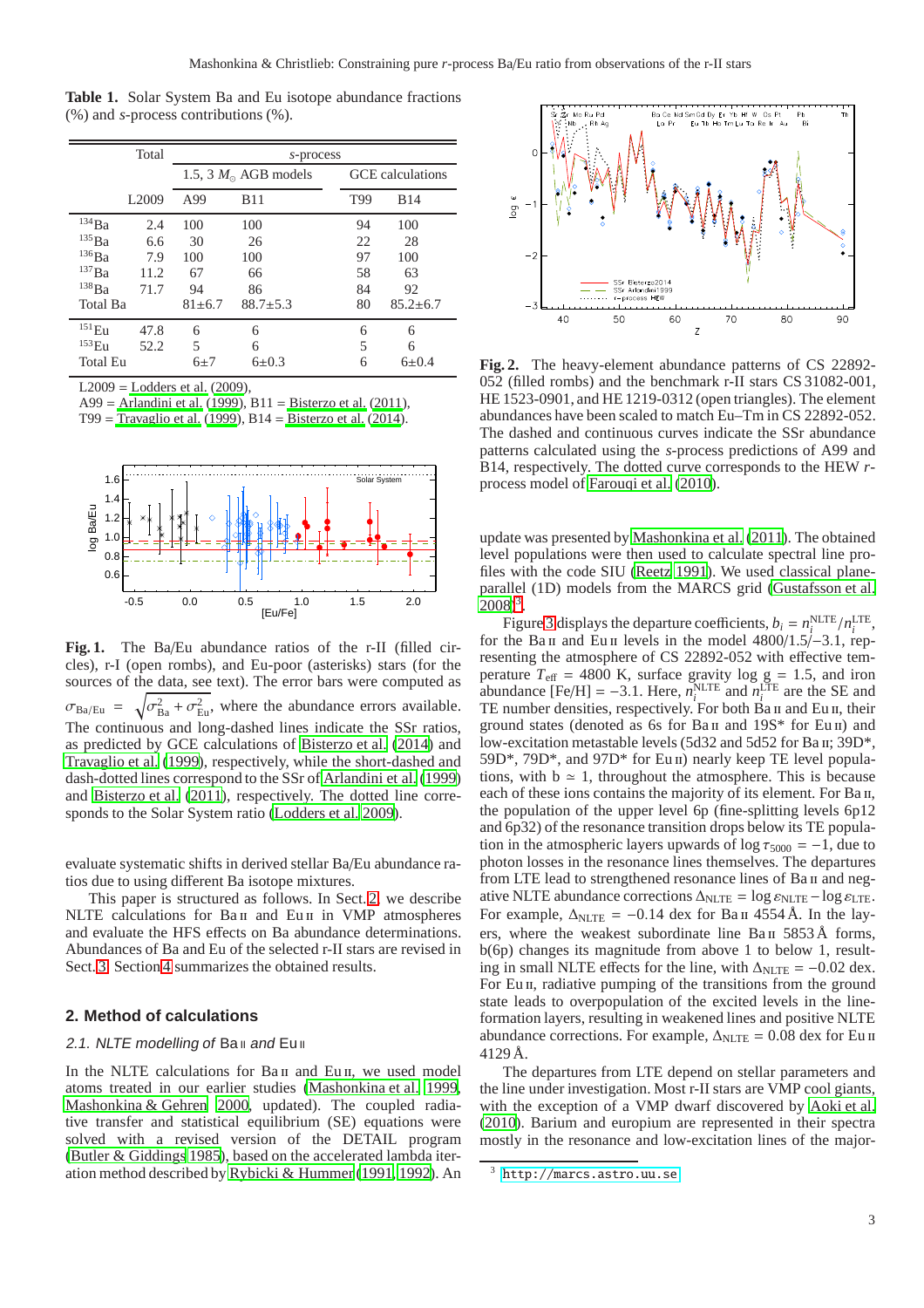**Table 2.** Literature data on stellar parameters of the r-II stars and LTE abundances of Ba and Eu.

<span id="page-3-0"></span>

| Star            | $T_{\rm eff}$ | $\log g$ | [Fe/H]  | $\xi_t$     |                    |           | Ba abundance               | Eu abundance       | Refs                     |                |
|-----------------|---------------|----------|---------|-------------|--------------------|-----------|----------------------------|--------------------|--------------------------|----------------|
|                 | (K)           |          |         | $km s^{-1}$ | $\log \varepsilon$ | $f_{odd}$ | Comments                   | $\log \varepsilon$ | N                        |                |
| CS 22183-031    | 5270          | 2.8      | $-2.93$ | 1.2         | $-0.33$            | 0.72      | Ван 4554,4934Å             | $-1.22$            | 3                        |                |
| CS 22892-052    | 4800          | 1.5      | $-3.1$  | 1.95        | 0.02               | 0.52      | Ba <sub>II</sub> . 8 lines | $-0.95$            | 8                        | $\overline{2}$ |
| CS 22953-003    | 5100          | 2.3      | $-2.84$ | 1.7         | $-0.18$            | 0.52      | Ba <sub>II</sub> . 5 lines | $-1.27$            |                          | 3              |
| CS 29497-004    | 5090          | 2.4      | $-2.64$ | 1.6         | 0.50               | 0.72      | Ван 4554,4934Å             | $-0.45$            | 2                        | 4              |
| CS 31078-018    | 5260          | 2.75     | $-2.85$ | 1.5         | $-0.06$            | 0.72      | Ван 4554,4934,5853А        | $-1.17$            | 4                        | 5              |
| CS 31082-001    | 4825          | 1.5      | $-2.9$  | 1.8         | 0.40               | 0.52      | Ван, 6 lines               | $-0.76$            | 9                        | 6              |
| HE 0432-0923    | 5130          | 2.64     | $-3.19$ | 1.5         | $-0.34$            | 0.72      | Ван 4554Å                  | $-1.43$            | $\overline{c}$           | 7              |
| HE 1219-0312    | 5060          | 2.3      | $-2.96$ | 1.6         | $-0.14$            | 0.72      | Ван 4554,4934Å             | $-1.06$            | 3                        | 8              |
| HE 1523-091     | 4630          | 1.0      | $-2.95$ | 2.6         | 0.28               |           |                            | $-0.62$            | $\overline{\phantom{0}}$ | 9              |
| HE 2224+0143    | 5200          | 2.66     | $-2.58$ | 1.7         | 0.13               | 0.72      | Ван 4554Å                  | $-1.02$            | $\overline{4}$           | 7              |
| HE 2327-5642    | 5050          | 2.34     | $-2.78$ | 1.8         | $-0.30$            | 0.46      | Ван 5853,6141,6496А        | $-1.29$            | 4                        | 10             |
| SDSS J2357-0052 | 5000          | 4.8      | $-3.4$  | $\Omega$    | $-0.10$            | ٠         | Ван 5853.6141.6496А        | $-0.92$            | 3                        | 11             |

Refs:  $1 =$  [Honda et al. \(2004\)](#page-7-7);  $2 =$  [Sneden et al.](#page-7-18) [\(2003](#page-7-18));  $3 =$  François et al. [\(2007](#page-6-3));  $4 =$  [Christlieb et al. \(2004](#page-6-8));

5 = [Lai et al. \(2008\)](#page-7-10); 6 = [Hill et al. \(2002\)](#page-7-17); 7 = [Barklem et al. \(2005](#page-6-10)); 8 = [Hayek et al.](#page-7-11) [\(2009](#page-7-11));

9 = [Sneden et al. \(2008](#page-7-2)); 10 = [Mashonkina et al. \(2010](#page-7-28)); 11 = [Aoki et al. \(2010\)](#page-6-13).



<span id="page-3-1"></span>**Fig. 3.** Departure coefficients, *b*, for the selected levels of Ba ii (top panel) and Eu II (bottom panel) as a function of  $\log \tau_{5000}$  in the model atmosphere 4800/1.5/−3.1. The vertical lines indicate the locations of line core formation depths for  $Ba \Pi$  4554 (1) and 5853 Å (2) and Eu II 4129 Å (3). The SE calculations were performed with  $[Ba/Fe] = 0.7$  and  $[Eu/Fe] = 1.6$ .

ity species, Ba II and Eu II. We performed NLTE calculations for Ba<sub>II</sub> and Eu<sub>II</sub> in a grid of model atmospheres with  $T_{\text{eff}}$  = 4500-5250 K, log g = 1.0-2.75 and log g = 4.8,  $[Fe/H] = -3$  to −2, and element abundances characteristic of the r-II stars. In the SE computations, inelastic collisions with neutral hydrogen atoms were taken into account using the classical [Drawin](#page-6-14) [\(1968](#page-6-14), [1969\)](#page-6-15) formalism with a scaling factor of  $S_H = 0.01$  for Ba II and  $S_H = 0.1$  for Eu II. This choice is based on our previous analyses of solar and stellar lines of these chemical species [\(Mashonkina & Gehren 2000\)](#page-7-22). The investigated lines together with their atomic data are listed in Table [6](#page-8-0) (online material). The results are presented as the LTE equivalent widths, EW (mÅ), and NLTE abundance corrections, Δ<sub>NLTE</sub>, in Table [7](#page-9-0) (online ma-terial) for lines of Ba II and Table [8](#page-11-0) (online material) for lines of Eu II.

As expected, the NLTE effects for Ba<sub>II</sub> and Eu<sub>II</sub> are minor in the atmosphere of the VMP dwarf (5010/4.8/−3.4), with  $\Delta_{\text{NLTE}} \leq 0.03$  dex in absolute value, and they grow towards lower gravity. For the VMP giant models,  $\Delta_{NLTE}$  is negative for the Ba  $\pi$  4554, 4934 Å resonance lines and low-excitation triplet lines at 5853, 6141, and 6496 Å. Positive NLTE corrections are predicted for the Ba<sub>II</sub> 3891 and  $4130 \text{\AA}$  lines arising from the 6p sublevels. As shown in our previous study [\(Mashonkina et al.](#page-7-21) [1999\)](#page-7-21), the departures from LTE for Ba ii depend on not only stellar parameters, but also the element abundance itself. As can be seen in Table [7](#page-9-0) (online material), this effect is, in particular, notable for  $Ba \text{II}$  5853, 6141, 6496 Å. For example, in the model atmosphere 4800/1.5/−3, the NLTE corrections of these lines reduce by 0.11-0.13 dex, in absolute value, when moving to a 0.4 dex lower Ba abundance. For lines of Eu II,  $\Delta_{\text{NLTE}}$  is positive and ranges between 0.03 and 0.2 dex.

#### 2.2. HFS effects

Barium and europium are represented in nature by several isotopes (see Table [1](#page-2-0) for isotopic abundances of the meteoritic matter). In the odd-atomic mass isotopes, nucleon-electron spin interactions lead to hyper-fine splitting of the energy levels, resulting in absorption lines divided into multiple components. The existence of isotopic splitting (IS) and/or HFS structure makes the line broader allowing more energy to be absorbed. Without accounting properly for IS and/or HFS structure, abundances determined from the lines sensitive to these effects can be severely overestimated.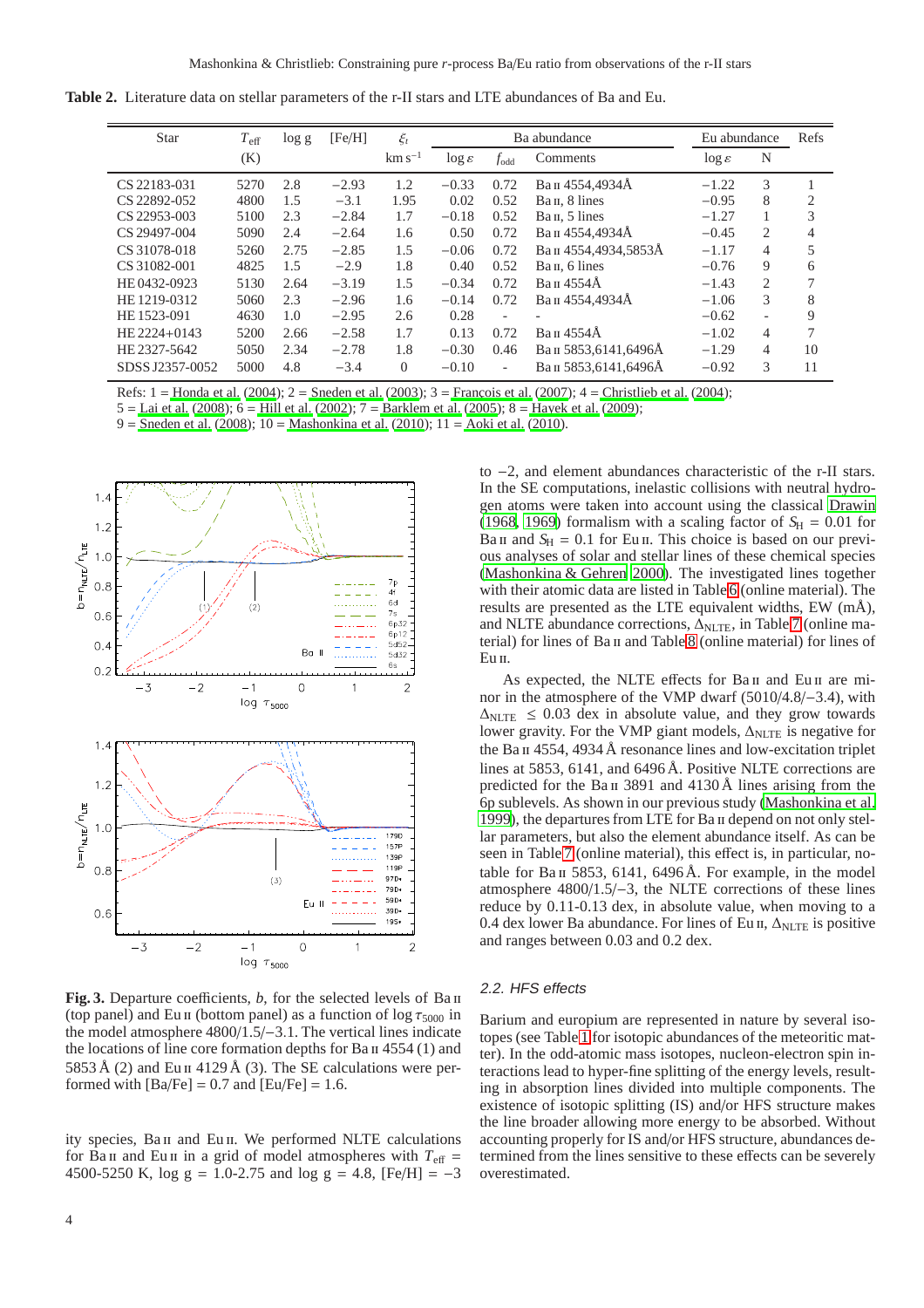**Table 3.** Ba and Eu isotope abundance fractions (%) in the *r*process.

<span id="page-4-0"></span>

|            | $^{135}Ba$ | $^{137}Ba$ | 138Ba | $151$ Eu | $^{153}$ Eu |
|------------|------------|------------|-------|----------|-------------|
| Sneden96   | 40.2       | 12         | 47.8  | 47       | 53          |
| McW98      | 40         | 32         | 28    |          |             |
| T99        | 24         | 22         | 54    | 47.4     | 52.6        |
| <b>B14</b> | 32         | 28.1       | 39.9  | 47.8     | 52.2        |
| A99        | 26         | 20         | 54    | 47.4     | 52.6        |
| <b>B11</b> | 36.8       | 29.3       | 33.9  | 47.8     | 52.2        |
| <b>WP</b>  | 29.2       | 14.6       | 56.2  |          | -           |

Sneden96 = [Sneden et al. \(1996\)](#page-7-16), McW98 = [McWilliam \(1998\)](#page-7-29), T99 = [Travaglio et al.](#page-7-4) [\(1999](#page-7-4)), B14 = [Bisterzo et al. \(2014\)](#page-6-6),

A99 = [Arlandini et al. \(1999\)](#page-6-4), B11 = [Bisterzo et al. \(2011](#page-6-5)),

 $WP =$  [Kratz et al. \(2007](#page-7-5),  $log n_n = 25$ ).

Prominent Eu II lines have very broad HFS and IS structure. For example, Eu  $\pi$  4129 Å consists of, in total, 32 components with 180 mÅ wide patterns. Accurate HFS data for lines of Eu II were provided by [Lawler et al. \(2001\)](#page-7-30). For the isotope abundance ratio <sup>151</sup>Eu : <sup>153</sup>Eu, most studies of the r-II stars used either the meteoritic ratio 47.8 : 52.2 (Table [1\)](#page-2-0) or 50 : 50. Both choices are justified, because a pure *r*-process Eu isotope mixture is expected to be very similar to the Solar System one, as shown in Table [3.](#page-4-0) Furthermore, there is observational evidence for equal abundance fractions of  $^{151}$ Eu and  $^{153}$ Eu in the VMP stars, including the r-II star CS 22892-052, as reported by [Sneden et al.](#page-7-31) [\(2002\)](#page-7-31). Therefore, Eu abundances of the r-II stars available in the literature do not need a revision for the HFS effect.

Barium is a different case. Its isotope mixture is very different in the SS matter and the *r*-process, and different studies predicted different isotope abundance fractions for pure *r*-process nucleosynthesis (Table [3\)](#page-4-0). The subordinate lines of  $Ba \pi$  including prominent 5853, 6141, and 6496 Å lines are almost free of HFS effects. According to our estimate for Ba  $\text{II}$  6496 Å in the 4500/1.5/−3 model with [Ba/Fe] = 1, neglecting HFS makes a difference in abundance of no more than 0.01 dex.

However, about half of the studies of the r-II stars are based on using the resonance lines of Ba<sub>II</sub>, which are strongly affected by HFS. For example, Ba II 4554 Å consists of 15 components spread over 58 mÅ. Three of them are produced by the even-A (relative atomic mass) isotopes, and the isotopic shifts are small, at the level of 1 mÅ [\(Kelly & Tomchuk 1964\)](#page-7-32). Each of the two odd-A isotopes,  $^{135}$ Ba and  $^{137}$ Ba, produce six HFS components disposed by two groups, very similarly for both isotopes. For  $Ba \text{H}$  4554 and 4934 Å, most abundance analyses are based on using the HFS patterns published by [McWilliam](#page-7-29) [\(1998\)](#page-7-29), which were calculated using the HFS constants from [Brix & Kopfermann \(1952\)](#page-6-16). Having reviewed the literature for more recent data, [Mashonkina et al. \(1999](#page-7-21)) found that the use of new HFS constants of  $^{135}$ Ba and  $^{137}$ Ba from [Blatt & Werth](#page-6-17) [\(1982\)](#page-6-17) and [Becker & Werth \(1983\)](#page-6-18) leads to a negligible change in the wavelength separations by no more than 1% for the HFS components of  $Ba \Pi$  4554 Å. In order to have common input data with other authors that makes a direct comparison of the results possible, in this study all calculations of the Ba II resonance lines were performed using the wavelength separations and relative intensities of the components from [McWilliam \(1998\)](#page-7-29). Table [4](#page-4-1) illustrates the effect of using different Ba isotope mixtures on LTE and NLTE abundances derived from the Ba II resonance lines in the r-II stars CS 22892-052 and CS 29497-004. The dif-

<span id="page-4-1"></span>**Table 4.** Barium LTE and NLTE abundances,  $\log \varepsilon$ , of CS 22892-052 and CS 29497-004 for different Ba isotope mixtures.

| $\lambda$    |                 | CS 22892-052 <sup>1</sup> |                   |                                         | CS 29497-004 <sup>1</sup> |
|--------------|-----------------|---------------------------|-------------------|-----------------------------------------|---------------------------|
| $(\AA)$      | EW <sup>2</sup> | <b>LTE</b>                | NLTE <sup>3</sup> | LTE <sup>4</sup>                        | $NITE^{4,5}$              |
| Ba isotopes: |                 |                           |                   | solar mixture, L2009 <sup>6</sup>       |                           |
| Ван 45547    | 177             | 0.11                      | 0.00              | 0.56                                    | 0.49                      |
| Ван 4934     | 180             | 0.33                      | 0.06              | 0.94                                    | 0.63                      |
|              |                 |                           |                   | <i>r</i> -process, Sneden et al. (1996) |                           |
| Ван 4554     | 177             | $-0.05$                   | $-0.18$           | 0.47                                    | 0.36                      |
| Ван 4934     | 180             | 0.08                      | $-0.22$           | 0.75                                    | 0.35                      |
|              |                 |                           |                   | $r$ -process, McWilliam (1998)          |                           |
| Ван 4554     | 177             | $-0.13$                   | $-0.28$           | 0.42                                    | 0.29                      |
| Ван 4934     | 180             | $-0.02$                   | $-0.33$           | 0.66                                    | 0.23                      |
|              |                 |                           |                   | r-process, Arlandini et al. (1999)      |                           |
| Ван 4554     | 177             | $-0.03$                   | $-0.17$           | 0.48                                    | 0.37                      |
| Ван 4934     | 180             | 0.07                      | $-0.19$           | 0.56                                    | 0.29                      |
| mean         |                 | 0.02                      | $-0.18$           | 0.52                                    | 0.33                      |
|              |                 |                           |                   | $r$ -process, Bisterzo et al. (2011)    |                           |
| Ван 4554     | 177             | $-0.11$                   | $-0.26$           | 0.43                                    | 0.31                      |
| Ван 4934     | 180             | 0.01                      | $-0.30$           | 0.68                                    | 0.26                      |
| mean         |                 | $-0.05$                   | $-0.28$           | 0.56                                    | 0.28                      |
|              |                 |                           |                   |                                         |                           |
| Ван 5853     | 72              | $-0.10$                   | $-0.13$           |                                         |                           |
| Ван 6141     | 119             | 0.03                      | $-0.17$           |                                         |                           |
| Ван 6496     | 117             | 0.11                      | $-0.16$           |                                         |                           |
| mean         |                 | 0.02                      | $-0.15$           |                                         |                           |
|              |                 | $\pm 0.11$                | $\pm 0.02$        |                                         |                           |

Notes.<sup>1</sup> Stellar parameters from Table [2,](#page-3-0)

<sup>2</sup> equivalent widths  $(m\AA)$  from [Sneden et al. \(1996](#page-7-16)),

<sup>3</sup> log  $\varepsilon_{\text{Ba}} = -0.11$  in the SE calculations,

<sup>4</sup> from line profile fitting, <sup>5</sup> log  $\varepsilon_{Ba}$  = 0.24 in the SE calculations,

 $6$  [Lodders et al. \(2009\)](#page-7-14),

7 line data from Table [6](#page-8-0) (online material).

ference in NLTE abundance between using different predictions for the *r*-process can be up to 0.14 dex.

From observations, the total fractional abundance of  $^{135}Ba$ and  $^{137}$ Ba,  $f_{\text{odd}}$ , can only be derived because these isotopes have very similar HFS. In the SS matter,  $f_{\text{odd}} = 0.18$ . For the *r*-process, different studies predicted  $f_{\text{odd}} = 0.46$  to 0.72 (Table [3\)](#page-4-0). Stellar Ba isotopic fractions were determined in few studies. [Magain & Zhao](#page-7-33) [\(1993\)](#page-7-33) have suggested a method based on measuring the broadening of the Ba  $\pi$  4554 Å line in a very high-quality observed spectrum (resolving power  $R = \lambda/\Delta\lambda \approx$ 100 000 and signal-to-noise ratio  $S/N \approx 180$ ) of the nearby halo star HD 140283. Even higher *R* and *S*/*N* spectra of this star were then used by [Magain \(1995,](#page-7-34)  $R \approx 100000$ ,  $S/N \approx 400$ ), [Lambert & Allende Prieto](#page-7-35) [\(2002,](#page-7-35)  $R \approx 200000$ ,  $S/N \approx 550$ ), and [Gallagher et al. \(2010,](#page-7-36)  $S/N \approx 1110$ ), but the obtained results were contrasting. [Magain](#page-7-34) [\(1995\)](#page-7-34) and [Gallagher et al. \(2010\)](#page-7-36) found that the odd-A isotopes constitute a minor fraction of the total Ba in HD 140283, with  $f_{\text{odd}} = 0.08$  and 0.02, respectively, suggesting a pure *s*−process production of barium. It is worth noting that [Arlandini et al. \(1999,](#page-6-4) stellar model) predicted  $f_{\text{odd}}^s = 0.11$  for the *s*−process. [Lambert & Allende Prieto](#page-7-35) [\(2002](#page-7-35)) obtained  $f_{\text{odd}} = 0.30 \pm 0.21$  which covers the full range of possibilities from a pure *s*− to a pure *r*−process production of Ba. Completely disappointing results were presented by [Gallagher et al. \(2012\)](#page-7-37) for three metal-poor stars, with  $f_{\text{odd}} =$  $-0.12 \pm 0.07$ ,  $-0.02 \pm 0.09$ , and  $-0.05 \pm 0.11$  for HD 122563, HD 88609, and HD 84937, respectively. The fractions  $f_{\text{odd}}$  =  $0.08 \pm 0.08$  and  $0.18 \pm 0.08$  measured in another two halo stars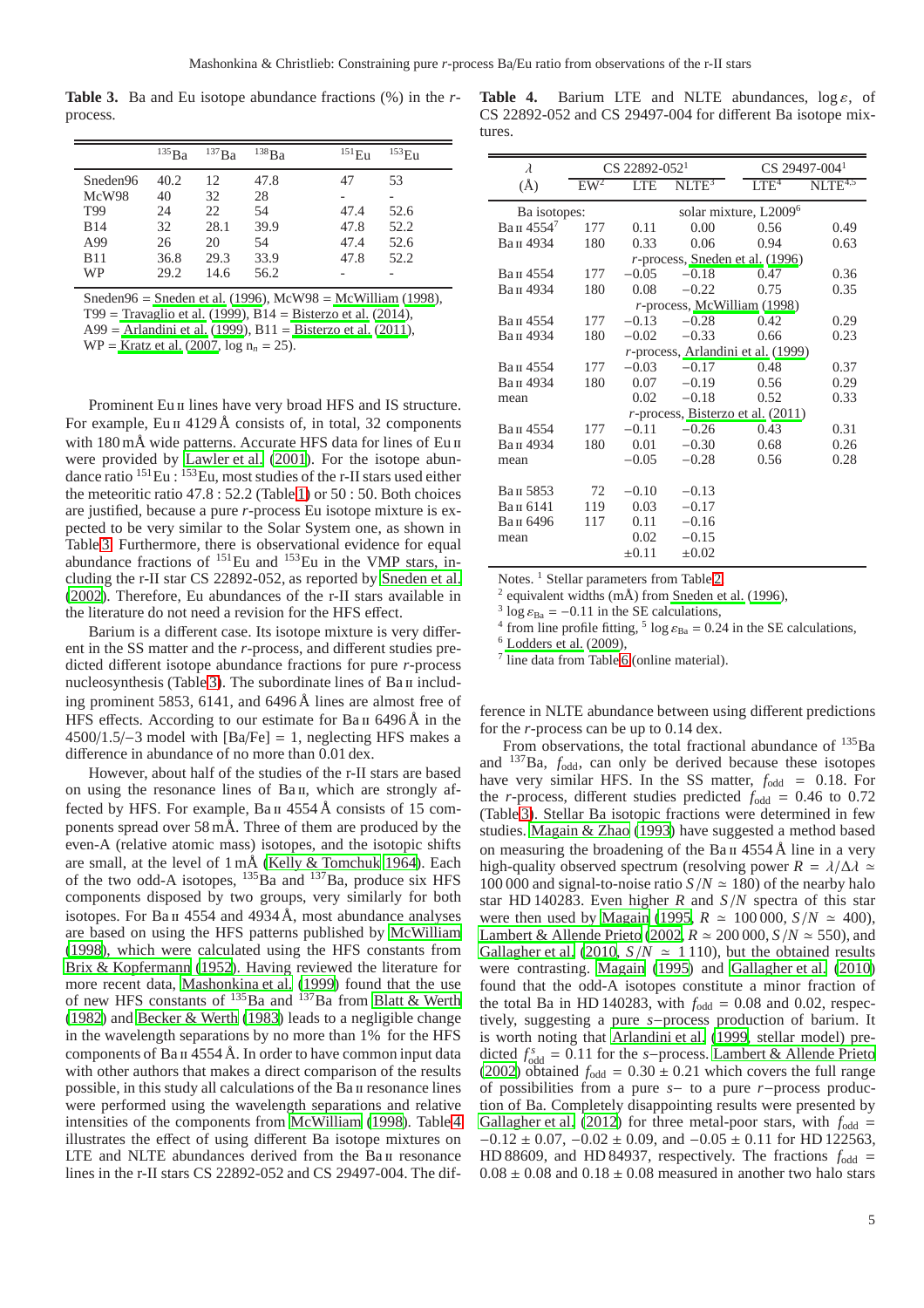BD +26◦3578 and BD−04◦3208 have, at least, a physical sense. [Gallagher et al. \(2012](#page-7-37)) concluded that "it is much more likely that the symmetric 1D LTE techniques used in this investigation are inadequate and improvements to isotopic ratio analysis need to be made." The data cited above for HD 140283 were also based on a LTE analysis using 1D model atmospheres. The three-dimensional (3D) hydrodynamical model and LTE assumption were only applied by [Collet et al. \(2009\)](#page-6-19). With the observed spectrum from [Lambert & Allende Prieto](#page-7-35) [\(2002\)](#page-7-35), they obtained  $f_{\text{odd}} = 0.15 \pm 0.12$  for HD140283.

A different method based on abundance comparisons between the subordinate and resonance lines of Ba II was used in our earlier studies. The subordinate lines provide the total abundance of Ba in a star. The element abundance is then deduced from the resonance lines for various isotopic mixtures. the proportion of the odd isotopes being changed until agreement with the subordinate lines is obtained. Table [4](#page-4-1) can serve to illustrate this method. For CS 22892-052, consistent abundances from different lines are achieved with  $f_{\text{odd}} \approx 0.45$ . However, one needs to be very cautious when applying such an approach to a star in which the resonance lines of Ba II are saturated and very sensitive to variation in microturbulence velocity  $\xi_t$ . For CS 22892-052,  $\Delta \xi_t = 0.2$  km s<sup>-1</sup> produces a change in abundance of 0.15 dex that is comparable with the HFS effect. Taking advantage of NLTE line formation calcula-tions of Ba II, [Mashonkina & Zhao \(2006](#page-7-38)) and [Mashonkina et al.](#page-7-39) [\(2008\)](#page-7-39) derived *f*odd-values for three nearby halo stars and 15 thick disk stars with well determined stellar parameters. The two halo stars, HD 103095 ( $f_{\text{odd}} = 0.42 \pm 0.06$ ) and HD 84937 ( $f_{\text{odd}} =$ 0.43 $\pm$ 0.14), and the thick disk stars (the mean  $f_{\text{odd}} = 0.33 \pm 0.04$ ) reveal higher fractions of the odd isotopes of Ba compared with that for the solar Ba isotope mixture. For HD 122563, the obtained  $f_{\text{odd}} = 0.22 \pm 0.15$  is close to the SS one.

The observational evidence summarised above indicates that stellar  $f_{\text{odd}}$  is related to the *r*-process abundances of the star. Indeed, all the stars with high *f*odd-values, i.e., HD 103095, HD 84937, and the investigated thick disk stars, reveal an enhancement of europium relative to iron, with  $[Eu/Fe] = 0.24$ to 0.70 [\(Mashonkina & Gehren 2001,](#page-7-40) [Mashonkina et al. 2008](#page-7-39)). Analysis of the r-II star HE 2327-5642, with  $[Eu/Fe] = 0.98$ , also favored a high fraction of the odd isotopes of Ba, with  $f_{\text{odd}} \approx 0.5$ [\(Mashonkina et al. 2010](#page-7-28)). In contrast, both stars with low  $f_{\text{odd}}$ are Eu-poor. For HD 122563, [Eu/Fe] =  $-0.51$  /  $-0.63$  (NLTE / LTE, [Mashonkina et al. 2008\)](#page-7-39), and only an upper limit, [Eu/Fe] < −0.2, was obtained for HD 140283 [\(Gallagher et al. 2010](#page-7-36)).

#### <span id="page-5-0"></span>**3. Barium and europium abundances of the r-II stars**

In this study, the NLTE abundances of Ba and Eu were obtained for 8 of the 12 r-II stars currently known. HE 1523-091 was not included in our analysis, because there is no list of the used lines in [Sneden et al.](#page-7-2) [\(2008\)](#page-7-2). CS 31078-018 was not included, too, because we could not reproduce the LTE element abundances published by [Lai et al.](#page-7-10) [\(2008\)](#page-7-10), when employing their online material for observed equivalent widths of the Ba<sub>II</sub> and Eu<sub>II</sub> lines. We also did not use HE 0432-0923 and HE 2224+0143, with stellar parameters and element abundances based on an automated line profile analysis of moderate-resolution ( $R \approx 20000$ ) "snapshot" spectra (Paper II).

For the investigated stars, the NLTE calculations were performed with stellar parameters taken from the literature. They are listed in Table [2.](#page-3-0) The element abundances were derived using the line lists from the original papers. An exception is HE 1219- 0312, where we employed an extended list of the Ba II and Eu II



<span id="page-5-1"></span>**Fig. 4.** The LTE (rombs) and NLTE (filled circles) Ba/Eu abundance ratios of the r-II stars. The Ba abundance from the Ba II resonance lines was derived using  $f_{\text{odd}} = 0.5$ . The continuous and dashed lines indicate the SSr ratios  $log(Ba/Eu)<sub>r</sub> = 0.87$  and 0.96, as predicted by B14 and T99 , respectively.

lines from [Mashonkina et al. \(2010\)](#page-7-28). For the final abundances of Ba, we preferred to use the subordinate lines of Ba II, which are nearly free of the HFS effects. In cases where only the resonance lines were available, homogeneous abundances were calculated using a common mixture of the Ba isotopes. Five different isotope mixtures were checked for CS 22892-052 and CS 29497- 004 (Table [4\)](#page-4-1) and two, as predicted by A99 (and also T99) and B11 for the *r*-process, for the remaining stars. For Eu in all the stars except CS 29497-004, HE 1219-0312, and HE 2327- 5642, the NLTE calculations were performed with published LTE abundances, and the final NLTE abundances were obtained by applying the NLTE corrections. Table [5](#page-6-20) presents the obtained results for the option of using the A99 (T99) *r*-process. Below, we comment on the individual stars.

CS 29497-004 and HE 1219-0312. The LTE and NLTE abundances of Ba and Eu were derived from line profile fitting of the UVES/VLT spectra taken from the original papers of [Christlieb et al.](#page-6-8) [\(2004\)](#page-6-8) and [Hayek et al. \(2009\)](#page-7-11), respectively. For Ba in HE 1219-0312, the final abundance is based on the subordinate lines. The spectrum of CS 29497-004 did not cover the 5853-6496 Å range, and the Ba abundances were determined from the resonance lines for various isotope mixtures (Table [4\)](#page-4-1).

CS 22892-052. For Ba, we used the equivalent widths published by [Sneden et al. \(1996](#page-7-16)) and the final abundance is based on the three subordinate lines (Table [4\)](#page-4-1). We wish to note a dramatic reduction in the statistical abundance error from 0.11 to 0.02 dex, when moving from LTE to NLTE. This also holds for the two resonance lines. These results favor the NLTE line formation for Ba<sub>II</sub>.

CS 22953-003 and CS 31082-001. The NLTE abundances of Ba were taken from [Andrievsky et al.](#page-6-21) [\(2009\)](#page-6-21), where they were derived from Ba  $\pi$  5853, 6496, and 4554 Å using  $f_{\text{odd}} = 0.5$ .

HE 2327-5642. The NLTE abundances of Ba and Eu were determined in our earlier study [\(Mashonkina et al. 2010\)](#page-7-28), using only the Ba<sub>II</sub> subordinate lines for Ba.

CS 22183-031 and SDSS J2357-0052. The NLTE abundances of Ba and Eu were calculated by applying NLTE corrections computed for individual spectral lines. SDSS J2357-0052 is the only dwarf among the r-II stars, and it reveals small departures from LTE. For CS 22183-031, the published LTE abun-dance of Ba (Table [2\)](#page-3-0) was transformed to  $f_{\text{odd}} = 0.5$  by adding a HFS correction of +0.12 dex.

The obtained Ba/Eu abundance ratios are displayed in Fig. [4.](#page-5-1) In LTE, the mean from 10 stars is  $log(Ba/Eu) = 0.99 \pm 0.09$ . Here, we include CS 31078-018 and HE 1523-091, with the orig-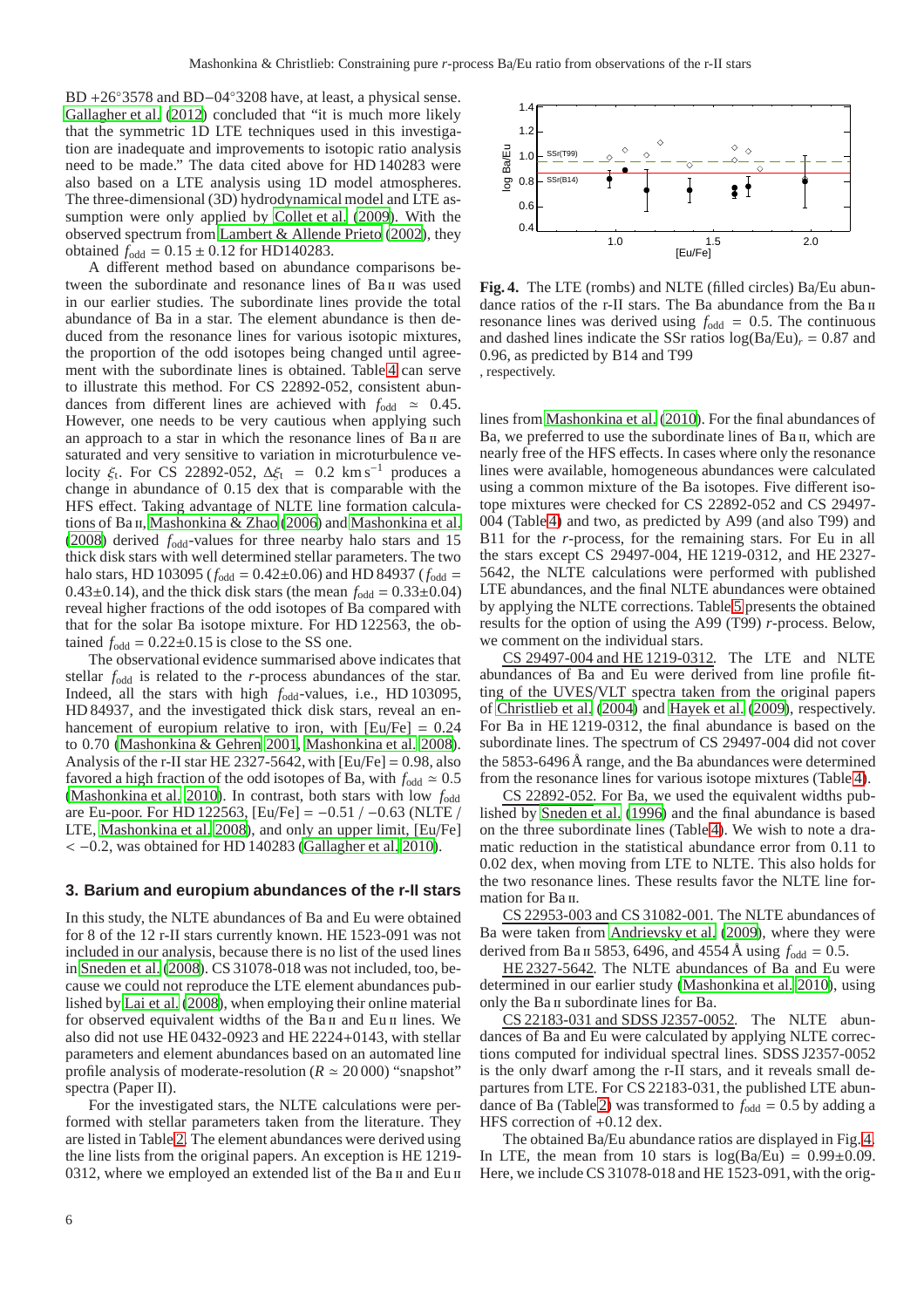|  |  |  |  | <b>Table 5.</b> Obtained LTE and NLTE abundances, $\log \varepsilon$ , and abundance ratios $\log(Ba/Eu)$ of the <i>r</i> -process enhanced stars. |
|--|--|--|--|----------------------------------------------------------------------------------------------------------------------------------------------------|
|--|--|--|--|----------------------------------------------------------------------------------------------------------------------------------------------------|

<span id="page-6-20"></span>

|                 |                  | <b>LTE</b>                                             |       |                                                                        | <b>Notes</b>     |       |     |
|-----------------|------------------|--------------------------------------------------------|-------|------------------------------------------------------------------------|------------------|-------|-----|
| <b>Star</b>     | Ba               | Eu                                                     | Ba/Eu | Ba                                                                     | Eu               | Ba/Eu |     |
|                 |                  | Ba abundance from the Ba II subordinate lines          |       |                                                                        |                  |       |     |
| CS 22892-052    | $0.02 \pm 0.11$  | $-0.95\pm0.03$                                         | 0.97  | $-0.15\pm0.02$                                                         | $-0.85\pm0.03$   | 0.70  | (a) |
| HE 1219-0312    | $-0.06\pm0.03$   | $-0.99\pm0.03$                                         | 0.93  | $-0.15\pm0.10$                                                         | $-0.88\pm0.01$   | 0.73  | (b) |
| HE 2327-5642    | $-0.30\pm0.03$   | $-1.29 \pm 0.02$                                       | 0.99  | $-0.30\pm0.06$                                                         | $-1.12\pm0.04$   | 0.82  | (c) |
| SDSS J2357-0052 | $-0.10\pm0.09$   | $-0.92\pm0.19$                                         | 0.82  | $-0.09\pm0.09$                                                         | $-0.89\pm0.19$   | 0.80  | (d) |
|                 |                  |                                                        |       | Ba abundance from the subordinate and resonance lines, $f_{odd} = 0.5$ |                  |       |     |
| CS 22953-003    | $-0.22$          | $-1.27$                                                | 1.05  | $-0.23$                                                                | $-1.12$          | 0.89  | (e) |
| CS 31082-001    | 0.39             | $-0.76\pm0.11$                                         | 1.07  | 0.05                                                                   | $-0.70\pm0.11$   | 0.75  | (e) |
|                 |                  | Ba abundance from the resonance lines, $f_{odd} = 0.5$ |       |                                                                        |                  |       |     |
| CS 22183-031    | $-0.21 \pm 0.15$ | $-1.22 \pm 0.08$                                       | 1.01  | $-0.35\pm0.15$                                                         | $-1.08 \pm 0.08$ | 0.73  | (d) |
| CS 29497-004    | $0.50\pm0.06$    | $-0.54\pm0.07$                                         | 1.04  | $0.30\pm0.06$                                                          | $-0.46 \pm 0.05$ | 0.76  | (b) |
| mean            |                  |                                                        | 0.98  |                                                                        |                  | 0.77  |     |

Notes. (a) Ba: EW, [Sneden et al. \(1996](#page-7-16)); Eu:  $\Delta_{\text{NITE}}$ , (b) syn, VLT/UVES spectrum,

(c) [Mashonkina et al.](#page-7-28) [\(2010](#page-7-28)), (d)  $\Delta_{NLTE}$ , (e) Ba: [Andrievsky et al. \(2009](#page-6-21)); Eu:  $\Delta_{NLTE}$ .

inal LTE ratios  $log(Ba/Eu) = 1.11$  [\(Lai et al. 2008](#page-7-10)) and 0.90 [\(Sneden et al. 2008\)](#page-7-2). In NLTE,  $log(Ba/Eu) = 0.78 \pm 0.06$  and 0.75±0.07 from 8 stars, when using the *r*-process Ba isotope mixtures from A99 (T99) and B11, respectively, for the four stars with Ba abundances determined from the Ba II resonance lines. The NLTE Ba/Eu abundance ratios of the r-II stars support the recent predictions of [Bisterzo et al. \(2011\)](#page-6-5) and [Bisterzo et al.](#page-6-6) [\(2014\)](#page-6-6) for the solar *r*-residuals and also the HEW *r*-process model of [Farouqi et al.](#page-6-7) [\(2010\)](#page-6-7).

In this study, we did not consider the effects on the Ba and Eu abundances of the use of 3D hydrodynamical model atmospheres. Both elements are observed in the r-II stars in the lines of their majority species, and the detected lines arise from either the ground or low-excitation levels. [Dobrovolskas et al.](#page-6-22) [\(2013\)](#page-6-22) predicted that the (3D-1D) abundance corrections are small and very similar in magnitude for the  $E_{\text{exc}} = 0$  lines of Ba  $\pi$  and Eu  $\pi$ in the MP cool giant models. For example,  $(3D-1D) = -0.05$  dex and −0.04 dex for the resonance lines of Ва и and Еu и, respectively, in the 5020/2.5/−3 model.

#### <span id="page-6-11"></span>**4. Conclusions**

In this study, the Ba and Eu abundances of the eight r-II stars were revised by taking departures from LTE for lines of Ba II and Eu II into account, and accounting for HFS affecting the Ba II resonance lines with a common Ba isotope mixture. For most of the r-II stars, NLTE leads to a lower Ba, but a higher Eu abundance. Therefore, the Ba/Eu abundance ratios decrease on average by 0.21 dex when moving from LTE to NLTE We conclude that an adequate line-formation modelling for heavy elements is important for abundance comparisons between VMP stars, and in particular, giants.

For stellar Ba abundance determinations, we recommend to use the subordinate lines of Ba<sub>II</sub>, which are nearly free of the HFS effects. At present, there is no consensus on the Ba isotope abundance fractions in the *r*-process, and abundances derived from the Ba<sub>II</sub> resonance lines vary by 0.15 dex, when applying different *r*-process models. We suspect that the total fractional abundance of the odd-A isotopes of Ba in old Galactic stars is related to the *r*-process abundances of the star. The observational evidence indicates that all the stars with high *f*odd-values, i.e., HD 103095, HD 84937, HE 2327- 5642, and the selected thick disk stars, are *r*-process enhanced, with  $[Eu/Fe] = 0.24$  to 0.70 [\(Mashonkina & Zhao 2006,](#page-7-38) [Mashonkina et al. 2008,](#page-7-39) [2010\)](#page-7-28). In contrast, both stars with low *f*odd, i.e., HD 122563 and HD 140283, are Eu-poor, with [Eu/Fe]  $= -0.51$  [\(Mashonkina et al. 2008](#page-7-39), NLTE) and [Eu/Fe] < -0.2 [\(Gallagher et al. 2010\)](#page-7-36), respectively.

With the improved Ba and Eu abundances of the r-II stars, we constrain a pure *r*-process Ba/Eu abundance ratio to be  $log(Ba/Eu)<sub>r</sub> = 0.78\pm0.06$ . The obtained results support the solar *r*-residuals based on the chemical evolution calculations of [Bisterzo et al. \(2011\)](#page-6-5) and [Bisterzo et al.](#page-6-6) [\(2014\)](#page-6-6), and also the HEW *r*-process model by [Farouqi et al. \(2010](#page-6-7)).

For further constraining the *r*-process models, it would be important to determine Ba isotopic fractions of the r-II stars. This is a challenge for theory as well as observations.

*Acknowledgements.* This work was supported by Sonderforschungsbereich SFB 881 'The Milky Way System' (subprojects A4 and A5) of the German Research Foundation (DFG). L.M. was supported by the RF President with a grant on Leading Scientific Schools 3620.2014.2 and the Swiss National Science Foundation (SCOPES project No. IZ73Z0-128180/1). We made use the NIST and VALD databases.

#### **References**

<span id="page-6-21"></span>Andrievsky, S. M., Spite, M., Korotin, S. A., et al. 2009, A&A, 494, 1083

- <span id="page-6-13"></span>Aoki, W., Beers, T. C., Honda, S., & Carollo, D. 2010, ApJ, 723, L201
- <span id="page-6-4"></span>Arlandini, C., K¨appeler, F., Wisshak, K., et al. 1999, ApJ, 525, 886, (A99)
- <span id="page-6-10"></span>Barklem, P. S., Christlieb, N., Beers, T. C., et al. 2005, A&A, 439, 129, (Paper II) Barklem, P. S. & O'Mara, B. J. 1998, MNRAS, 300, 863
- <span id="page-6-23"></span><span id="page-6-18"></span>Becker, W. & Werth, G. 1983, Zeitschrift fur Physik A Hadrons and Nuclei, 311, 41
- <span id="page-6-5"></span>Bisterzo, S., Gallino, R., Straniero, O., Cristallo, S., & Käppeler, F. 2011, MNRAS, 418, 284, (B11)
- <span id="page-6-6"></span>Bisterzo, S., Travaglio, C., Gallino, R., Wiescher, M., & Käppeler, F. 2014, ArXiv e-prints, (B14)
- <span id="page-6-17"></span>Blatt, R. & Werth, G. 1982, Phys. Rev. A, 25, 1476
- <span id="page-6-16"></span>Brix, P. & Kopfermann, H. 1952, Landolt-Börnstein, I/5, Springer, Berlin
- <span id="page-6-0"></span>Burbidge, E. M., Burbidge, G. R., Fowler, W. A., & Hoyle, F. 1957, Reviews of Modern Physics, 29, 547
- <span id="page-6-1"></span>Busso, M., Gallino, R., & Wasserburg, G. J. 1999, ARA&A, 37, 239
- <span id="page-6-12"></span>Butler, K. & Giddings, J. 1985, Newsletter on the analysis of astronomical spectra, No. 9, University of London

Christlieb, N., Beers, T. C., Barklem, P. S., et al. 2004, A&A, 428, 1027, (Paper I)

- <span id="page-6-19"></span><span id="page-6-8"></span>Collet, R., Asplund, M., & Nissen, P. E. 2009, PASA, 26, 330
- <span id="page-6-9"></span>Cowan, J. J., Sneden, C., Burles, S., et al. 2002, ApJ, 572, 861
- <span id="page-6-2"></span>Cowan, J. J. & Thielemann, F.-K. 2004, Physics Today, 57, 47
- <span id="page-6-22"></span>Dobrovolskas, V., Kučinskas, A., Steffen, M., et al. 2013, A&A, 559, A102
- <span id="page-6-14"></span>Drawin, H.-W. 1968, Zeitschrift fur Physik, 211, 404 Drawin, H. W. 1969, Zeitschrift fur Physik, 225, 483
- 
- <span id="page-6-15"></span><span id="page-6-7"></span>Farouqi, K., Kratz, K.-L., Pfeiffer, B., et al. 2010, ApJ, 712, 1359
- <span id="page-6-3"></span>François, P., Depagne, E., Hill, V., et al. 2007, A&A, 476, 935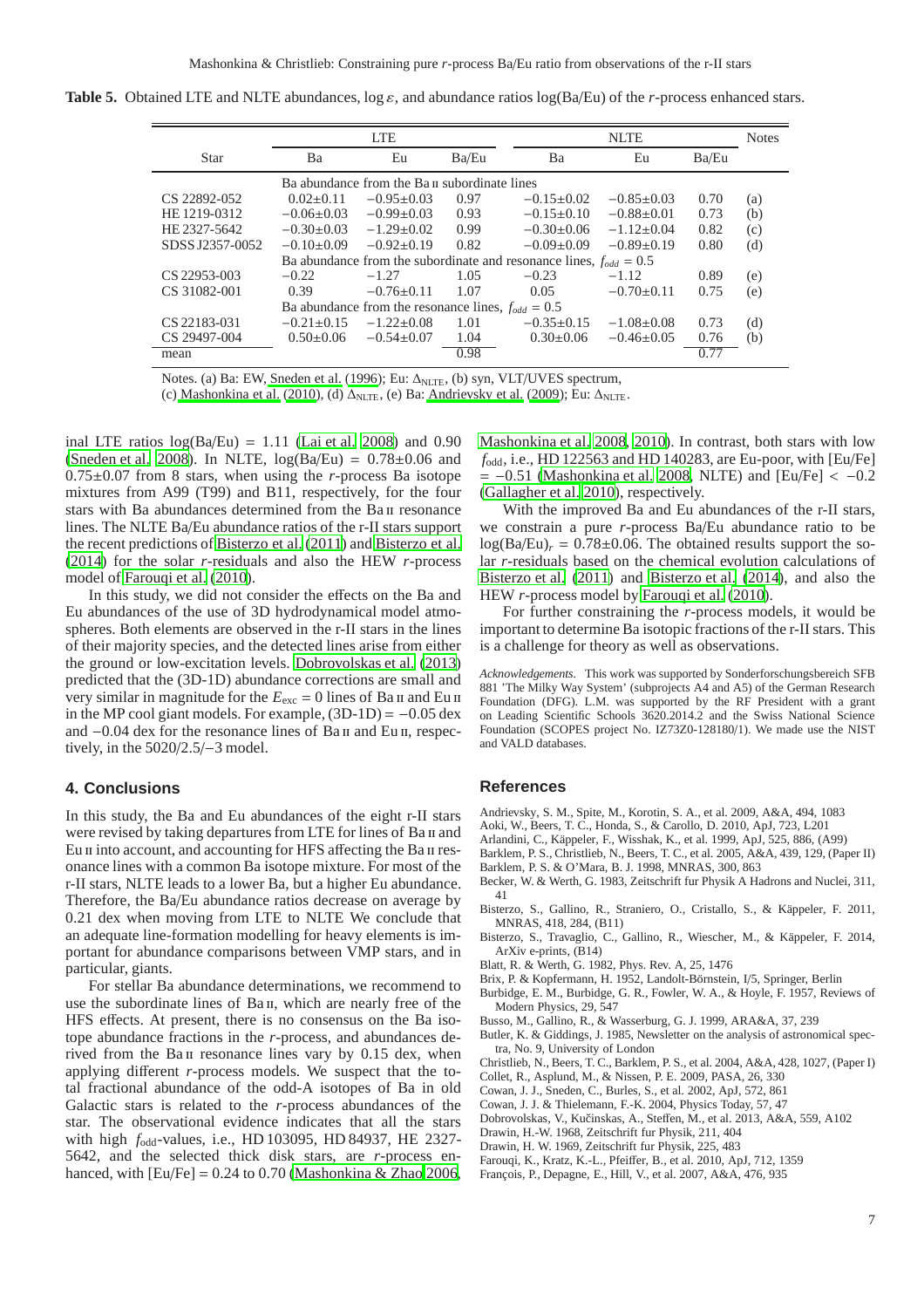- <span id="page-7-41"></span>Gallagher, A. 1967, Physical Review, 157, 24
- <span id="page-7-36"></span>Gallagher, A. J., Ryan, S. G., García Pérez, A. E., & Aoki, W. 2010, A&A, 523,  $A24$
- <span id="page-7-37"></span>Gallagher, A. J., Ryan, S. G., Hosford, A., et al. 2012, A&A, 538, A118
- <span id="page-7-27"></span>Gustafsson, B., Edvardsson, B., Eriksson, K., et al. 2008, A&A, 486, 951
- <span id="page-7-11"></span>Hayek, W., Wiesendahl, U., Christlieb, N., et al. 2009, A&A, 504, 511
- <span id="page-7-17"></span>Hill, V., Plez, B., Cayrel, R., et al. 2002, A&A, 387, 560
- <span id="page-7-1"></span>Hillebrandt, W. 1978, Space Sci. Rev., 21, 639
- <span id="page-7-13"></span>Honda, S., Aoki, W., Ishimaru, Y., & Wanajo, S. 2007, ApJ, 666, 1189
- <span id="page-7-12"></span>Honda, S., Aoki, W., Ishimaru, Y., Wanajo, S., & Ryan, S. G. 2006, ApJ, 643, 1180
- <span id="page-7-7"></span>Honda, S., Aoki, W., Kajino, T., et al. 2004, ApJ, 607, 474
- <span id="page-7-8"></span>Ivans, I. I., Simmerer, J., Sneden, C., et al. 2006, ApJ, 645, 613
- <span id="page-7-0"></span>Kappeler, F., Beer, H., & Wisshak, K. 1989, Reports on Progress in Physics, 52, 945
- <span id="page-7-32"></span>Kelly, F. M. & Tomchuk, E. 1964, Canadian Journal of Physics, 42, 918
- <span id="page-7-5"></span>Kratz, K.-L., Farouqi, K., Pfeiffer, B., et al. 2007, ApJ, 662, 39
- <span id="page-7-10"></span>Lai, D. K., Bolte, M., Johnson, J. A., et al. 2008, ApJ, 681, 1524
- <span id="page-7-35"></span>Lambert, D. L. & Allende Prieto, C. 2002, MNRAS, 335, 325
- <span id="page-7-30"></span>Lawler, J. E., Wickliffe, M. E., den Hartog, E. A., & Sneden, C. 2001, ApJ, 563, 1075
- <span id="page-7-14"></span>Lodders, K., Plame, H., & Gail, H.-P. 2009, in Landolt-Börnstein - Group VI Astronomy and Astrophysics Numerical Data and Functional Relationships in Science and Technology Volume 4B: Solar System. Edited by J.E. Trümper, 2009, 4.4., 44–54
- <span id="page-7-34"></span>Magain, P. 1995, A&A, 297, 686
- <span id="page-7-33"></span>Magain, P. & Zhao, G. 1993, in Origin and Evolution of the Elements, ed. N. Prantzos, E. Vangioni-Flam, & M. Casse, 480–483
- <span id="page-7-28"></span>Mashonkina, L., Christlieb, N., Barklem, P. S., et al. 2010, A&A, 516, A46
- <span id="page-7-22"></span>Mashonkina, L. & Gehren, T. 2000, A&A, 364, 249
- <span id="page-7-40"></span>Mashonkina, L. & Gehren, T. 2001, A&A, 376, 232
- <span id="page-7-21"></span>Mashonkina, L., Gehren, T., & Bikmaev, I. 1999, A&A, 343, 519
- <span id="page-7-25"></span>Mashonkina, L., Gehren, T., Shi, J.-R., Korn, A. J., & Grupp, F. 2011, A&A, 528, A87
- <span id="page-7-38"></span>Mashonkina, L. & Zhao, G. 2006, A&A, 456, 313
- <span id="page-7-39"></span>Mashonkina, L., Zhao, G., Gehren, T., et al. 2008, A&A, 478, 529
- <span id="page-7-9"></span>Mashonkina, L. I., Vinogradova, A. B., Ptitsyn, D. A., Khokhlova, V. S., & Chernetsova, T. A. 2007, Astronomy Reports, 51, 903
- <span id="page-7-29"></span>McWilliam, A. 1998, AJ, 115, 1640
- <span id="page-7-26"></span>Reetz, J. K. 1991, Diploma Thesis (Universität München)
- <span id="page-7-20"></span>Roederer, I. U., Kratz, K.-L., Frebel, A., et al. 2009, ApJ, 698, 1963
- <span id="page-7-23"></span>Rybicki, G. B. & Hummer, D. G. 1991, A&A, 245, 171
- <span id="page-7-24"></span>Rybicki, G. B. & Hummer, D. G. 1992, A&A, 262, 209
- <span id="page-7-19"></span>Siqueira Mello, C., Spite, M., Barbuy, B., et al. 2013, A&A, 550, A122
- <span id="page-7-2"></span>Sneden, C., Cowan, J. J., & Gallino, R. 2008, ARA&A, 46, 241
- <span id="page-7-31"></span>Sneden, C., Cowan, J. J., Lawler, J. E., et al. 2002, ApJ, 566, L25
- <span id="page-7-18"></span>Sneden, C., Cowan, J. J., Lawler, J. E., et al. 2003, ApJ, 591, 936
- <span id="page-7-16"></span>Sneden, C., McWilliam, A., Preston, G. W., et al. 1996, ApJ, 467, 819
- <span id="page-7-15"></span>Sneden, C., Preston, G. W., McWilliam, A., & Searle, L. 1994, ApJ, 431, L27
- <span id="page-7-6"></span>Spite, M. & Spite, F. 1978, A&A, 67, 23
- <span id="page-7-3"></span>Tafelmeyer, M., Jablonka, P., Hill, V., et al. 2010, A&A, 524, A58
- <span id="page-7-4"></span>Travaglio, C., Galli, D., Gallino, R., et al. 1999, ApJ, 521, 691, (T99)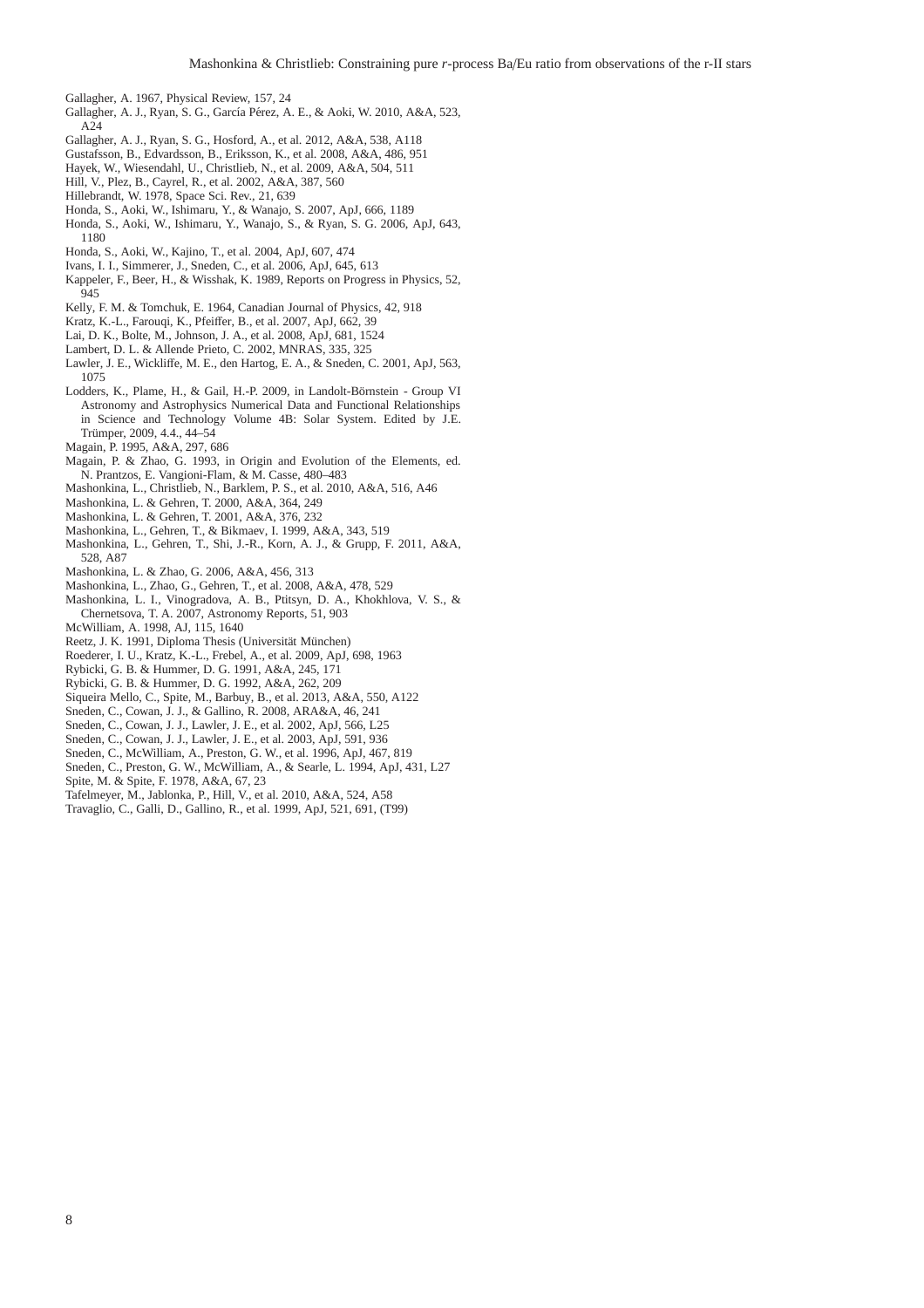<span id="page-8-0"></span>**Table 6.** Atomic data for the investigated lines.  $\Gamma_6$  corresponds to 10 000 K. References to the adopted *g f*−values and Γ<sub>6</sub>−values are given in column 4 and 6, respectively.

| $\lambda(\AA)$ | $E_{\rm exc}$ (eV) | $\log gf$ | Refs | $log\Gamma_6$ | Refs |
|----------------|--------------------|-----------|------|---------------|------|
| Вап 3891.78    | 2.51               | 0.28      | 1    | $-7.870$      | 3    |
| Ван 4130.64    | 2.72               | 0.56      |      | $-7.870$      | 3    |
| Ван 4554.03    | 0.00               | 0.17      | 1    | $-7.732$      | 4    |
| Ван 4934.08    | 0.00               | $-0.15$   | 1    | $-7.732$      | 4    |
| Ван 5853.67    | 0.60               | $-1.01$   | 1    | $-7.584$      | 5    |
| Ван 6141.71    | 0.70               | $-0.07$   | 1    | $-7.584$      | 5    |
| Вап 6496.90    | 0.60               | $-0.38$   | 1    | $-7.584$      | 5    |
| Eu II 3724.93  | 0.00               | $-0.09$   | 2    | $-7.870$      | 3    |
| Eu II 3819.67  | 0.00               | 0.51      | 2    | $-7.870$      | 3    |
| Eu II 3907.11  | 0.21               | 0.17      | 2    | $-7.870$      | 3    |
| Eu II 3930.50  | 0.21               | 0.27      | 2    | $-7.870$      | 3    |
| Eu II 3971.97  | 0.21               | 0.27      | 2    | $-7.870$      | 3    |
| Eu II 4129.72  | 0.00               | 0.22      | 2    | $-7.870$      | 3    |
| Eu II 4205.02  | 0.00               | 0.21      | 2    | $-7.870$      | 3    |
| Eu II 4435.58  | 0.21               | $-0.11$   | 2    | $-7.870$      | 3    |
| Eu II 4522.58  | 0.21               | $-0.67$   | 2    | $-7.870$      | 3    |
| Eu II 6645.10  | 1.38               | 0.12      | 2    | $-7.870$      | 3    |
|                |                    |           |      |               |      |

Refs. 1 = [Gallagher](#page-7-41) [\(1967](#page-7-41)), 2 = [Lawler et al. \(2001\)](#page-7-30),

 $3 =$  adopted in this study,  $4 =$  [Mashonkina & Zhao \(2006\)](#page-7-38),

5 = [Barklem & O'Mara \(1998](#page-6-23)).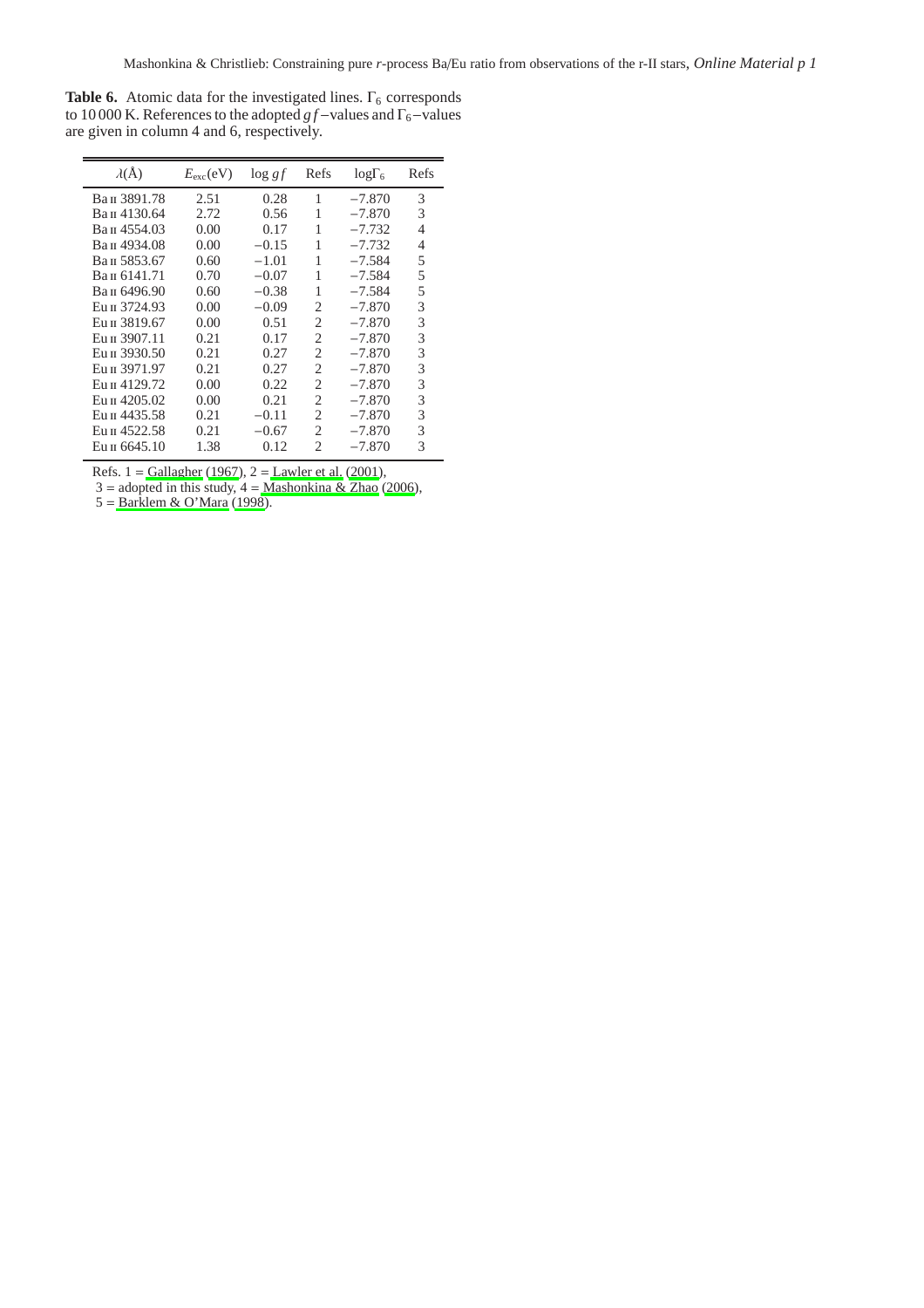<span id="page-9-0"></span>Table 7. Equivalent widths, EW<sub>LTE</sub>(mÅ), and NLTE abundance corrections, Δ<sub>NLTE</sub>(dex), for lines of Ba *π* in the metal-poor model atmospheres. All the computations were performed with  $\xi_t = 1.8$  km s<sup>-1</sup> except for the log g = 4.8 model, where  $\xi_t = 0$  was adopted. Everywhere,  $S_H = 0.01$ . For line data, see Table [6.](#page-8-0) Lines with EW < 5 mÅ are not shown.

| Model             | [Ba/Fe] |                                                   | Ba II lines, $\lambda$ (Å) |                |                |                |                |            |            |  |
|-------------------|---------|---------------------------------------------------|----------------------------|----------------|----------------|----------------|----------------|------------|------------|--|
|                   |         |                                                   | 4554                       | 4934           | 5853           | 6141           | 6496           | 4130       | 3891       |  |
| 4500/1.00/-3.00   | 1.0     | $\mathrm{EW}_\mathrm{LTE}$                        | 237                        | 223            | 106            | 149            | 144            | 28         | 28         |  |
| $4500/1.00/-3.00$ | 0.5     | $\Delta_{NLTE}$<br>$EW$ <sub>LTE</sub>            | $-0.03$<br>187             | $-0.09$<br>183 | $-0.13$<br>79  | $-0.17$<br>119 | $-0.24$<br>114 | 0.41<br>12 | 0.34<br>12 |  |
|                   | 0.0     | $\Delta_{NLTE}$                                   | $-0.04$<br>153             | $-0.14$<br>152 | $-0.04$<br>50  | $-0.13$<br>92  | $-0.19$<br>86  | 0.33       | 0.29       |  |
| $4500/1.00/-3.00$ |         | $EW$ <sub>LTE</sub><br>$\Delta_{\rm NLTE}$        | $-0.03$                    | $-0.11$        | 0.04           | $-0.01$        | $-0.06$        |            |            |  |
| 4500/1.50/-3.00   | 1.0     | $EW$ <sub>LTE</sub>                               | 231                        | 215            | 99             | 141            | 135            | 22         | 22         |  |
| $4500/1.50/-3.00$ | 0.5     | $\Delta_{\rm NLTE}$<br>$EW$ <sub>LTE</sub>        | $-0.04$<br>179             | $-0.12$<br>174 | $-0.13$<br>71  | $-0.20$<br>111 | $-0.26$<br>105 | 0.31<br>8  | 0.26<br>8  |  |
|                   |         | $\Delta_{\rm NLTE}$                               | $-0.06$                    | $-0.16$        | $-0.03$        | $-0.13$        | $-0.18$        | 0.26       | 0.23       |  |
| $4500/1.50/-3.00$ | 0.0     | $\mathrm{EW}_\mathrm{LTE}$<br>$\Delta_{\rm NLTE}$ | 145<br>$-0.04$             | 143<br>$-0.11$ | 41<br>0.04     | 83<br>0.00     | 77<br>$-0.04$  |            |            |  |
| 4500/2.00/-3.00   | 1.0     | $EW$ <sub>LTE</sub>                               | 230                        | 210            | 92             | 135            | 127            | 16         | 16         |  |
| 4500/2.00/-3.00   | 0.5     | $\Delta_{NLTE}$<br>$EW$ <sub>LTE</sub>            | $-0.05$<br>174             | $-0.13$<br>167 | $-0.10$<br>61  | $-0.19$<br>103 | $-0.24$<br>96  | 0.24<br>6  | 0.20<br>6  |  |
|                   |         | $\Delta_{NLTE}$                                   | $-0.07$                    | $-0.16$        | $-0.01$        | $-0.11$        | $-0.15$        | 0.22       | 0.19       |  |
| $4500/2.00/-3.00$ | 0.0     | $EW$ <sub>LTE</sub>                               | 138                        | 134            | 32             | 74             | 66             |            |            |  |
| 4750/1.00/-3.00   | 1.0     | $\Delta_{NLTE}$<br>$EW$ <sub>LTE</sub>            | $-0.04$<br>201             | $-0.09$<br>193 | 0.04<br>94     | 0.01<br>132    | $-0.02$<br>127 | 26         | 25         |  |
|                   |         | $\Delta_{\rm NLTE}$                               | $-0.11$                    | $-0.24$        | $-0.13$        | $-0.27$        | $-0.33$        | 0.34       | 0.29       |  |
| 4750/1.00/-3.00   | 0.5     | $EW$ <sub>LTE</sub><br>$\Delta_{\rm NLTE}$        | 165<br>$-0.12$             | 163<br>$-0.23$ | 69<br>$-0.01$  | 107<br>$-0.14$ | 101<br>$-0.19$ | 10<br>0.28 | 10<br>0.25 |  |
| 4750/1.00/-3.00   | 0.0     | $EW$ <sub>LTE</sub>                               | 138                        | 137            | 39             | 82             | 75             |            |            |  |
|                   |         | $\Delta_{\rm NLTE}$                               | $-0.08$                    | $-0.12$        | 0.07           | 0.01           | $-0.01$        |            |            |  |
| 4750/1.50/-3.00   | 1.0     | $EW$ <sub>LTE</sub><br>$\Delta_{\rm NLTE}$        | 193<br>$-0.13$             | 185<br>$-0.27$ | 86<br>$-0.12$  | 123<br>$-0.28$ | 117<br>$-0.33$ | 20<br>0.28 | 19<br>0.24 |  |
| 4750/1.50/-3.00   | 0.5     | $EW$ <sub>LTE</sub>                               | 157                        | 155            | 59             | 98             | 92             | 8          | 7          |  |
| 4750/1.50/-3.00   | 0.0     | $\Delta_{NLTE}$<br>$EW$ <sub>LTE</sub>            | $-0.14$<br>130             | $-0.23$<br>128 | 0.00<br>31     | $-0.14$<br>73  | $-0.17$<br>65  | 0.24       | 0.21       |  |
|                   |         | $\Delta_{\rm NLTE}$                               | $-0.08$                    | $-0.11$        | 0.06           | 0.02           | 0.00           |            |            |  |
| $4750/2.00/-3.00$ | 1.0     | $EW$ <sub>LTE</sub>                               | 189<br>$-0.13$             | 179<br>$-0.26$ | 79<br>$-0.10$  | 117<br>$-0.26$ | 110<br>$-0.30$ | 15<br>0.23 | 14<br>0.20 |  |
| $4750/2.00/-3.00$ | 0.5     | $\Delta_{\rm NLTE}$<br>$EW$ <sub>LTE</sub>        | 151                        | 147            | 50             | 90             | 84             | 5          | 5          |  |
|                   |         | $\Delta_{\rm NLTE}$                               | $-0.14$                    | $-0.22$        | 0.00           | $-0.12$        | $-0.14$        | 0.21       | 0.19       |  |
| 4750/2.00/-3.00   | 0.0     | $EW$ <sub>LTE</sub><br>$\Delta_{\rm NLTE}$        | 124<br>$-0.07$             | 119<br>$-0.09$ | 24<br>0.05     | 64<br>0.03     | 55<br>0.01     |            |            |  |
| $5000/2.00/-3.00$ | 1.0     | $EW$ <sub>LTE</sub>                               | 165                        | 160            | 68             | 104            | 97             | 13         | 12         |  |
| $5000/2.00/-3.00$ | 0.5     | $\Delta_{NLTE}$<br>$EW$ <sub>LTE</sub>            | $-0.17$<br>136             | $-0.29$<br>133 | $-0.05$<br>39  | $-0.24$<br>80  | $-0.27$<br>72  | 0.23<br>5  | 0.20       |  |
|                   |         | $\Delta_{NLTE}$                                   | $-0.13$                    | $-0.17$        | 0.05           | $-0.05$        | $-0.06$        | 0.22       |            |  |
| $5000/2.00/-3.00$ | 0.0     | $EW$ <sub>LTE</sub>                               | 112                        | 106            | 17             | 53             | 44             |            |            |  |
| $5000/2.50/-3.00$ | 1.0     | $\Delta_{\rm NLTE}$<br>$EW$ <sub>LTE</sub>        | $-0.01$<br>160             | 0.00<br>154    | 0.09<br>59     | 0.09<br>97     | 0.08<br>90     | 10         | 9          |  |
|                   |         | $\Delta_{NLTE}$                                   | $-0.16$                    | $-0.26$        | $-0.03$        | $-0.20$        | $-0.22$        | 0.22       | 0.19       |  |
| $5000/2.50/-3.00$ | 0.5     | $EW$ <sub>LTE</sub><br>$\Delta_{\rm NLTE}$        | 130<br>$-0.11$             | 125<br>$-0.13$ | 31<br>0.04     | 72<br>$-0.03$  | 63<br>$-0.04$  |            |            |  |
| $5000/2.50/-3.00$ | 0.0     | $\mathrm{EW}_\mathrm{LTE}$                        | 104                        | 96             | 12             | 43             | 35             |            |            |  |
| 4500/1.00/-2.00   | $0.5\,$ | $\Delta_{\rm NLTE}$<br>$EW$ <sub>LTE</sub>        | 0.01<br>284                | 0.02<br>260    | 0.08<br>125    | 0.09<br>174    | 0.07<br>167    | 46         | 46         |  |
|                   |         | $\Delta_{\rm NLTE}$                               | $-0.01$                    | $-0.05$        | $-0.12$        | $-0.12$        | $-0.17$        | 0.30       | 0.25       |  |
| 4500/1.00/-2.00   | 0.5     | $EW$ <sub>LTE</sub>                               | 216                        | 208            | 98             | 140            | 134            | 24         | 23         |  |
| 4500/1.50/-2.00   | 0.5     | $\Delta_{NLTE}$<br>$EW$ <sub>LTE</sub>            | $-0.03$<br>267             | $-0.08$<br>244 | $-0.09$<br>115 | $-0.14$<br>161 | $-0.18$<br>154 | 0.27<br>38 | 0.23<br>37 |  |
|                   |         | $\Delta_{\rm NLTE}$                               | $-0.03$                    | $-0.07$        | $-0.14$        | $-0.16$        | $-0.21$        | 0.25       | 0.20       |  |
| 4500/1.50/-2.00   | 0.0     | $EW$ <sub>LTE</sub>                               | 203<br>$-0.04$             | 196<br>$-0.11$ | 87<br>$-0.08$  | 128            | 122<br>$-0.19$ | 18<br>0.21 | 17<br>0.18 |  |
| 4500/2.00/-2.00   | 0.5     | $\Delta_{NLTE}$<br>$EW$ <sub>LTE</sub>            | 257                        | 233            | 105            | $-0.16$<br>151 | 142            | 30         | 29         |  |
|                   |         | $\Delta_{NLTE}$                                   | $-0.04$                    | $-0.08$        | $-0.12$        | $-0.17$        | $-0.21$        | 0.20       | 0.16       |  |
| 4500/2.00/-2.00   | 0.0     | $EW$ <sub>LTE</sub><br>$\Delta_{\rm NLTE}$        | 194<br>$-0.05$             | 185<br>$-0.12$ | 77<br>$-0.05$  | 117<br>$-0.15$ | 110<br>$-0.17$ | 12<br>0.17 | 12<br>0.14 |  |
| $4750/1.00/-2.00$ | 0.5     | $EW$ <sub>LTE</sub>                               | 254                        | 237            | 117            | 162            | 155            | 47         | 45         |  |
|                   |         | $\Delta_{NLTE}$                                   | $-0.04$                    | $-0.09$        | $-0.17$        | $-0.20$        | $-0.27$        | 0.32       | 0.27       |  |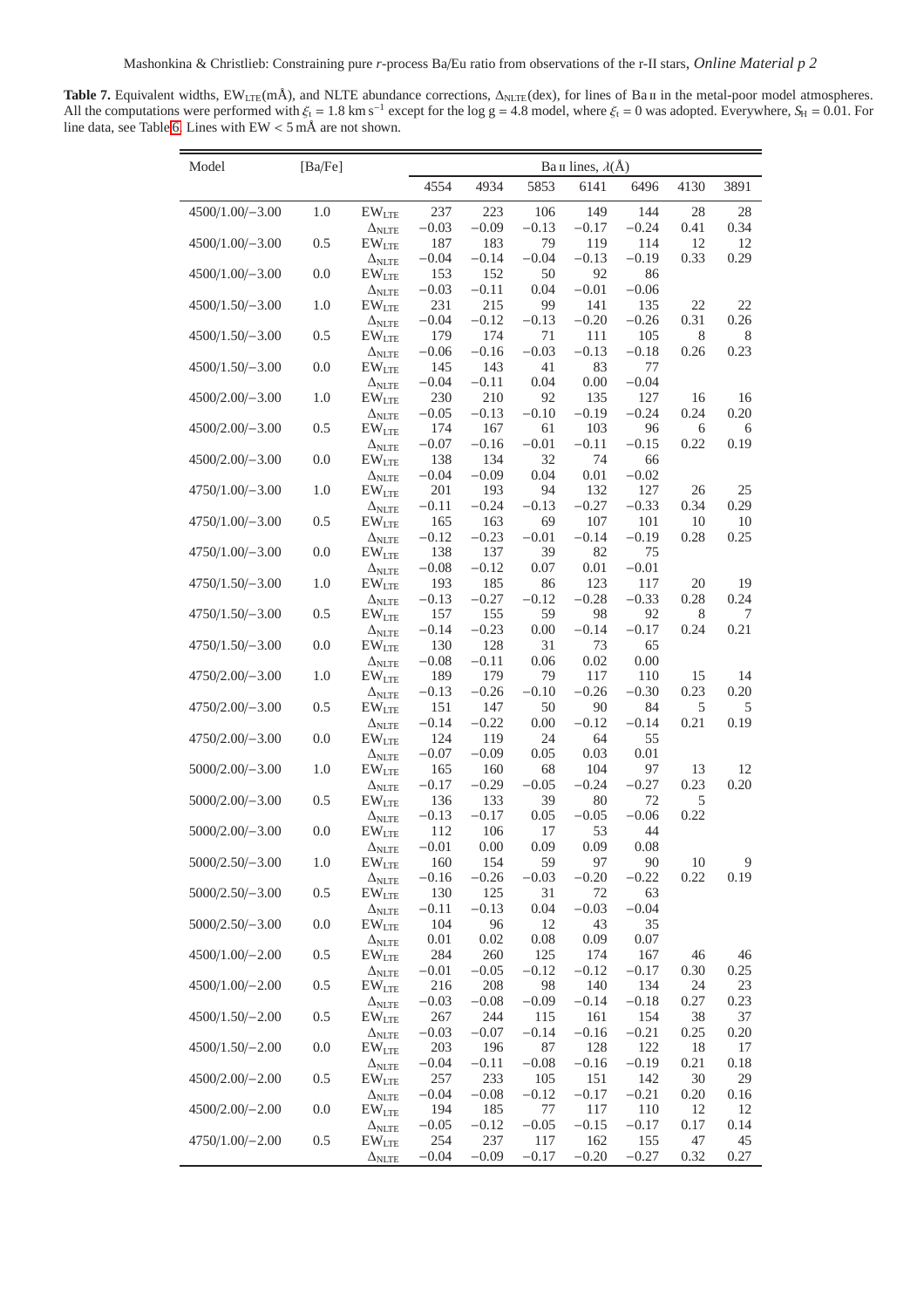**Table 7.** continued.

| Model             | [Ba/Fe] |                            | Ва п lines, $\lambda$ (Å) |                |            |            |            |      |      |
|-------------------|---------|----------------------------|---------------------------|----------------|------------|------------|------------|------|------|
|                   |         |                            | 4554                      | 4934           | 5853       | 6141       | 6496       | 4130 | 3891 |
| 4750/1.00/-2.00   | 0.0     | $EW$ <sub>LTE</sub>        | 199                       | 194            | 92         | 131        | 126        | 24   | 23   |
|                   |         | $\Delta_{NLTE}$            | $-0.06$                   | $-0.15$        | $-0.09$    | $-0.20$    | $-0.25$    | 0.27 | 0.24 |
| 4750/1.50/-2.00   | 0.5     | $\mathrm{EW}_\mathrm{LTE}$ | 239                       | 223            | 108        | 150        | 143        | 39   | 37   |
|                   |         | $\Delta_{\rm{NLTE}}$       | $-0.05$                   | $-0.13$        | $-0.17$    | $-0.24$    | $-0.29$    | 0.27 | 0.22 |
| $4750/1.50/-2.00$ | 0.0     | EW <sub>LTE</sub>          | 188                       | 183            | 82         | 120        | 114        | 18   | 17   |
|                   |         | $\Delta_{\rm NLTE}$        | $-0.08$                   | $-0.18$        | $-0.08$    | $-0.20$    | $-0.24$    | 0.22 | 0.19 |
| 4750/2.00/-2.00   | 0.5     | EW <sub>LTE</sub>          | 229                       | 212            | 99         | 141        | 133        | 31   | 29   |
|                   |         | $\Delta_{\rm NLTE}$        | $-0.07$                   | $-0.14$        | $-0.15$    | $-0.24$    | $-0.28$    | 0.22 | 0.17 |
| $4750/2.00/-2.00$ | 0.0     | $EW$ <sub>LTE</sub>        | 178                       | 173            | 71         | 110        | 104        | 13   | 12   |
|                   |         | $\Delta$ nlte              | $-0.09$                   | $-0.18$        | $-0.06$    | $-0.18$    | $-0.21$    | 0.18 | 0.16 |
| $5000/2.00/-2.00$ | 0.5     | EW <sub>LTE</sub>          | 202                       | 191            | 91         | 128        | 122        | 30   | 28   |
|                   |         | $\Delta$ nlte              | $-0.12$                   | $-0.25$        | $-0.16$    | $-0.31$    | $-0.35$    | 0.24 | 0.19 |
| $5000/2.00/-2.00$ | 0.0     | $EW$ <sub>LTE</sub>        | 162                       | 159            | 64         | 102        | 95         | 12   | 11   |
|                   |         | $\Delta_{NLTE}$            | $-0.14$                   | $-0.24$        | $-0.04$    | $-0.19$    | $-0.22$    | 0.20 | 0.18 |
| $5000/2.50/-2.00$ | 0.5     | EW <sub>LTE</sub>          | 196                       | 184            | 82         | 121        | 114        | 23   | 21   |
|                   |         | $\Delta_{NLTE}$            | $-0.12$                   | $-0.23$        | $-0.12$    | $-0.27$    | $-0.30$    | 0.20 | 0.17 |
| $5000/2.50/-2.00$ | 0.0     | EW <sub>LTE</sub>          | 155                       | 151            | 54         | 94         | 86         | 9    | 8    |
|                   |         | $\Delta_{NLTE}$            | $-0.13$                   | $-0.20$        | $-0.02$    | $-0.15$    | $-0.17$    | 0.18 | 0.16 |
| $4800/1.50/-3.00$ | 1.1     | EW <sub>LTE</sub>          | 199                       | 189            | 90         | 127        | 121        | 24   | 23   |
|                   |         | $\Delta_{\rm{NLTE}}$       | $-0.13$                   | $-0.26$        | $-0.14$    | $-0.30$    | $-0.35$    | 0.29 | 0.24 |
| $4800/1.50/-3.00$ | 0.7     | EW <sub>LTE</sub>          | 167                       | 163            | 69         | 106        | 100        | 11   | 11   |
|                   |         | $\Delta$ ni te             | $-0.14$                   | $-0.26$        | $-0.03$    | $-0.19$    | $-0.23$    | 0.25 | 0.23 |
| $5010/4.80/-3.40$ | 1.1     | $EW$ <sub>LTE</sub>        | 100                       | 82             | 8          | 32         | 25         |      |      |
|                   |         | $\Delta_{\rm{NITE}}$       | $-0.01$                   | $-0.01$        | 0.01       | 0.01       | 0.01       |      |      |
| 5050/2.34/-2.84   | 1.0     | $EW$ <sub>LTE</sub>        | 169                       | 161            | 67         | 103        | 96         | 14   | 13   |
|                   |         | $\Delta$ ni te             | $-0.17$                   | $-0.30$        | $-0.08$    | $-0.28$    | $-0.30$    | 0.24 | 0.21 |
| 5050/2.34/-2.84   | 0.5     | $EW_{LTE}$                 | 136                       | 132            | 39         | 78         | 71         | 5    | 5    |
|                   |         | $\Delta_{\rm NLTE}$        | $-0.15$                   | $-0.20$        | 0.03       | $-0.09$    | $-0.10$    | 0.24 | 0.21 |
| $5260/2.75/-2.85$ | 0.6     | EW <sub>LTE</sub>          | 126                       | 121            | 30         | 70         | 61         |      |      |
|                   |         | $\Delta_{NLTE}$            | $-0.13$                   | $-0.15$        | 0.04       | $-0.04$    | $-0.05$    |      |      |
| $5260/2.75/-2.85$ | 0.3     | $EW$ LTE<br>$\Delta$ nlte  | 111<br>$-0.04$            | 104<br>$-0.03$ | 17<br>0.08 | 53<br>0.05 | 44<br>0.04 |      |      |